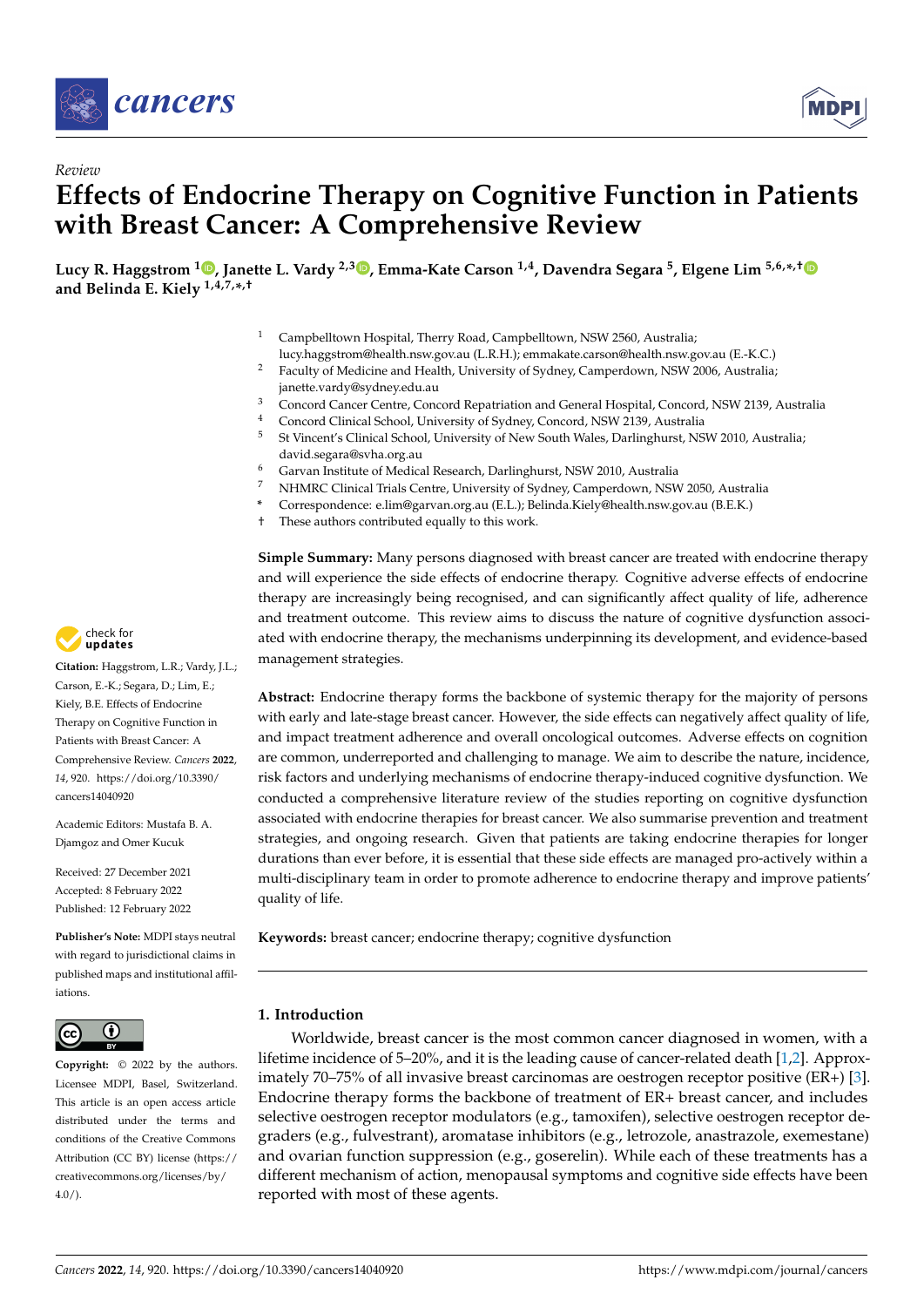The treatment of hormone receptor positive breast cancer has evolved significantly in recent years. Many advances have contributed to declines in mortality attributable to breast cancer, and survival is predicted to increase further in the coming years [\[4\]](#page-13-3). In both early and advanced ER+ breast cancer, patients are remaining on endocrine-based therapies for longer periods of time. In early-stage breast cancer, the recommended duration of adjuvant endocrine therapy now extends for up to 10 years, in order to reduce the rate of late relapse and death from breast cancer [\[5](#page-13-4)[,6\]](#page-13-5). In addition, ovarian function suppression may be used in pre-menopausal women with high-risk breast cancer to further lower oestrogen levels, and reduce the risk of recurrence and death [\[7,](#page-13-6)[8\]](#page-13-7). In advanced-stage breast cancer, combining endocrine therapy with molecular therapies targeting intracellular pathways, such as cyclindependent kinase (CDK) 4/6 inhibitors, phosphatidylinositol 3-kinase (PI3K) inhibitors and mammalian target of rapamycin (mTOR) inhibitors, have been highly efficacious when used in combination with endocrine therapy as a backbone  $[9,10]$  $[9,10]$ . For example, CDK 4/6 inhibitors combined with endocrine therapy are now standard first line treatment for metastatic hormone receptor positive, HER2 negative breast cancer based on significant improvements in progression free survival and overall survival [\[11–](#page-13-10)[13\]](#page-13-11).

Given people with ER+ breast cancers are continuing endocrine therapies for longer durations, it is important to recognise the toxicities of endocrine therapy and the impact these toxicities can have on quality of life and daily functioning. Cognitive side effects from endocrine therapy are common but often not reported by patients, or recognised and treated by clinicians. For example, in a survey of 2296 women within situ or invasive breast cancer, only 37% of women experiencing cognitive symptoms discussed their symptoms with a health professional, and of these women, only 30% received treatments for their symptoms, including 8% of which were alternative treatments [\[14\]](#page-14-0). These side effects can have substantial impacts on patients' abilities to carry out normal activities of daily living, adversely impact their quality of life, and increase one's likelihood to discontinue therapy, which may increase the risk of recurrent disease or death [\[15](#page-14-1)[,16\]](#page-14-2). Effective strategies to minimise endocrine therapy side effects and improve treatment adherence are therefore needed. While cancer-related cognitive impairment is becoming more recognised as a phenomenon, most literature has focused on the effects of chemotherapy; the impact of endocrine therapy has been less studied. The aim of this review is to describe the nature of cognitive dysfunction associated with endocrine therapy, as well as the underlying mechanisms, management strategies and areas for future research.

## **2. Materials and Methods**

We searched the Pubmed database (accessed on 6 November 2021) for studies published until that date. The search strategy was as follows: "breast cancer" or "breast neoplasm" or "breast tumour\*" AND ("endocrine therapy" OR "fulvestrant" OR "tamoxifen" OR "aromatase inhibitor\*" OR anastrozole OR letrozole OR exemestane) AND "cogniti\*. Observational, interventional and animal studies were included. Studies exploring the frequency of cognitive dysfunction where all patients had received chemotherapy before endocrine therapy were excluded owing to confounding effects of chemotherapy on cognition, however management and intervention studies were included, given the limited data available regarding this. Studies that compared participants receiving endocrine therapy alone with those receiving chemotherapy alone or combined with endocrine therapy were included. Studies evaluating endocrine therapy in combination with therapies other than chemotherapy were included to present preliminary information, given the unknown effects of these agents on cognition. The review was limited to articles in English, with full text data published. Articles were screened based on title and abstract, and the remaining full text articles were screened for relevance. Reference lists from studies and reviews were also hand-searched. The search revealed 557 articles, of which 72 were relevant for inclusion in the study.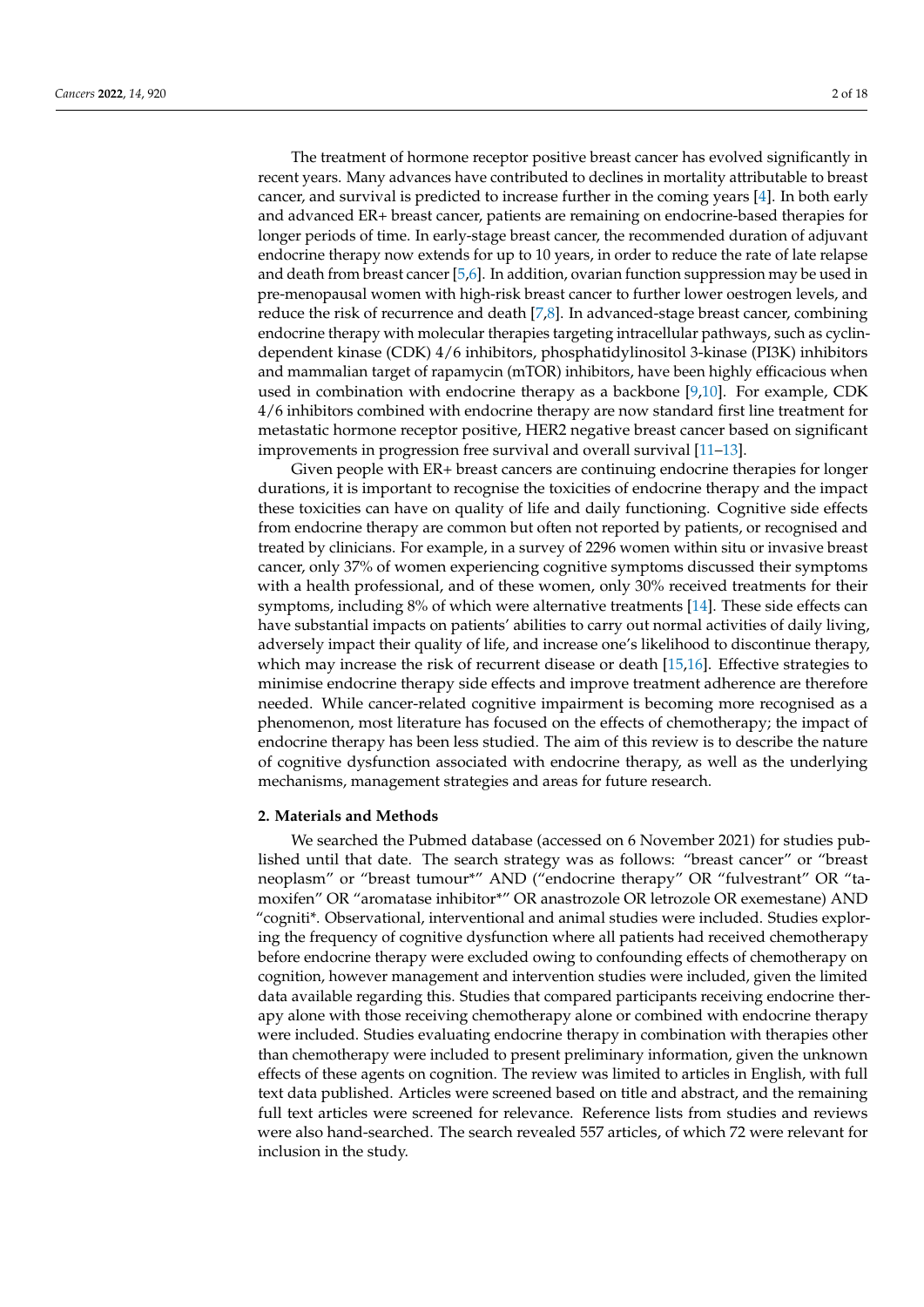# **3. Results**

## *3.1. Impact of Oestradiol on Cognition*

Pre-clinical research has highlighted the important influence oestrogen has on cognition. This occurs mostly via 17β-oestradiol, the most potent and predominant form of oestrogen in women, which can be synthesised de novo from cholesterol in the brain [\[17\]](#page-14-3). Most 17β-oestradiol signalling occurs through two receptors, oestrogen receptor alpha  $(ER\alpha)$  and beta  $(ER\beta)$ , which, in addition to being expressed in the breast and hormone receptor positive breast cancer, are distributed throughout regions important in learning, memory and executive function, such as the hypothalamus, amygdala, hippocampus and dorsolateral prefrontal cortex [\[18](#page-14-4)[–20\]](#page-14-5). Aromatase, an enzyme that catalyses the conversion of androgens to oestradiol, is widely distributed throughout the cerebral cortex, hippocampus, hypothalamus and midbrain [\[21](#page-14-6)[,22\]](#page-14-7). Changes in aromatase activity due to pharmacological inhibition can therefore influence local oestradiol synthesis and significantly influence cognitive function [\[22\]](#page-14-7). For instance, in rat models, pharmacological inhibition of aromatase has been demonstrated to reduce dendritic spine density on synapses in the hippocampus and influence axonal growth [\[21,](#page-14-6)[23\]](#page-14-8). Similarly, in rat models, spatial working memory has been demonstrated to be impaired by oophorectomy [\[24\]](#page-14-9), and improved by oestradiol replacement [\[25](#page-14-10)[,26\]](#page-14-11). Oestradiol also modulates multiple other neurotransmitters, such as noradrenaline, dopamine, 5-hydroxytryptamine, acetylcholine and gamma-aminobutyric acid, which can influence cognition [\[25,](#page-14-10)[27\]](#page-14-12).

Certain cognitive processes are particularly sensitive to the effects of oestradiol, likely due to the distribution of oestrogen receptors and aromatase within the brain. These processes include verbal memory, which is influenced by hippocampal function [\[28\]](#page-14-13), and executive functions, such as response inhibition, working memory, problem solving, reasoning and behavioural monitoring, which are mediated primarily through the prefrontal cortex [\[29\]](#page-14-14).

These findings in animal models have been supported by human studies using functional neuroimaging. For instance, using fluorodeoxyglucose positron emission tomography (FDG PET), Eberling et al. (2004) studied cerebral function in postmenopausal women receiving tamoxifen  $(n = 10)$ , healthy postmenopausal women without breast cancer receiving hormone replacement therapy ( $n = 15$ ) and healthy controls ( $n = 15$ ). They observed that tamoxifen use was associated with decreased glucose metabolism in the dorsolateral and inferior frontal lobes, while hormone replacement therapy was associated with the highest metabolism in the three groups [\[30\]](#page-14-15). In another case-control study, 35 women with breast cancer receiving an aromatase inhibitor and 35 healthy controls underwent detailed neuropsychological testing and FDG PET at baseline prior to commencing aromatase inhibition and 6 months after commencement. While no significant changes in cognition were observed, there were significant changes in metabolic activity in the patients receiving aromatase inhibitors, particularly in the medial temporal lobes [\[31\]](#page-14-16). This finding is in keeping with the animal models that have demonstrated the high concentration of aromatase in the hippocampus [\[21\]](#page-14-6). Furthermore, in a randomised controlled trial in which perimenopausal and postmenopausal women were randomised to oestradiol for 12 weeks or placebo, those receiving oestradiol demonstrated greater frontal lobe activity on functional magnetic resonance imaging during verbal and spatial working memory tasks [\[32\]](#page-14-17). Finally, in multiple human studies, oestrogen replacement therapy has been demonstrated to improve verbal memory and executive function [\[27](#page-14-12)[,29\]](#page-14-14).

## *3.2. Evaluating Cognitive Function in Clinical Studies*

The gold standard objective measure of cognitive function is neuropsychological testing, however this is labour intensive and can be difficult to implement outside of a research setting. Neuropsychological testing is conducted by trained researchers or neuropsychologists, and involves performing a battery of tests, where more than one test per cognitive domain is employed to heighten the reliability of results. Neuropsychological test results have been shown to correlate with daily functioning: the greater the number of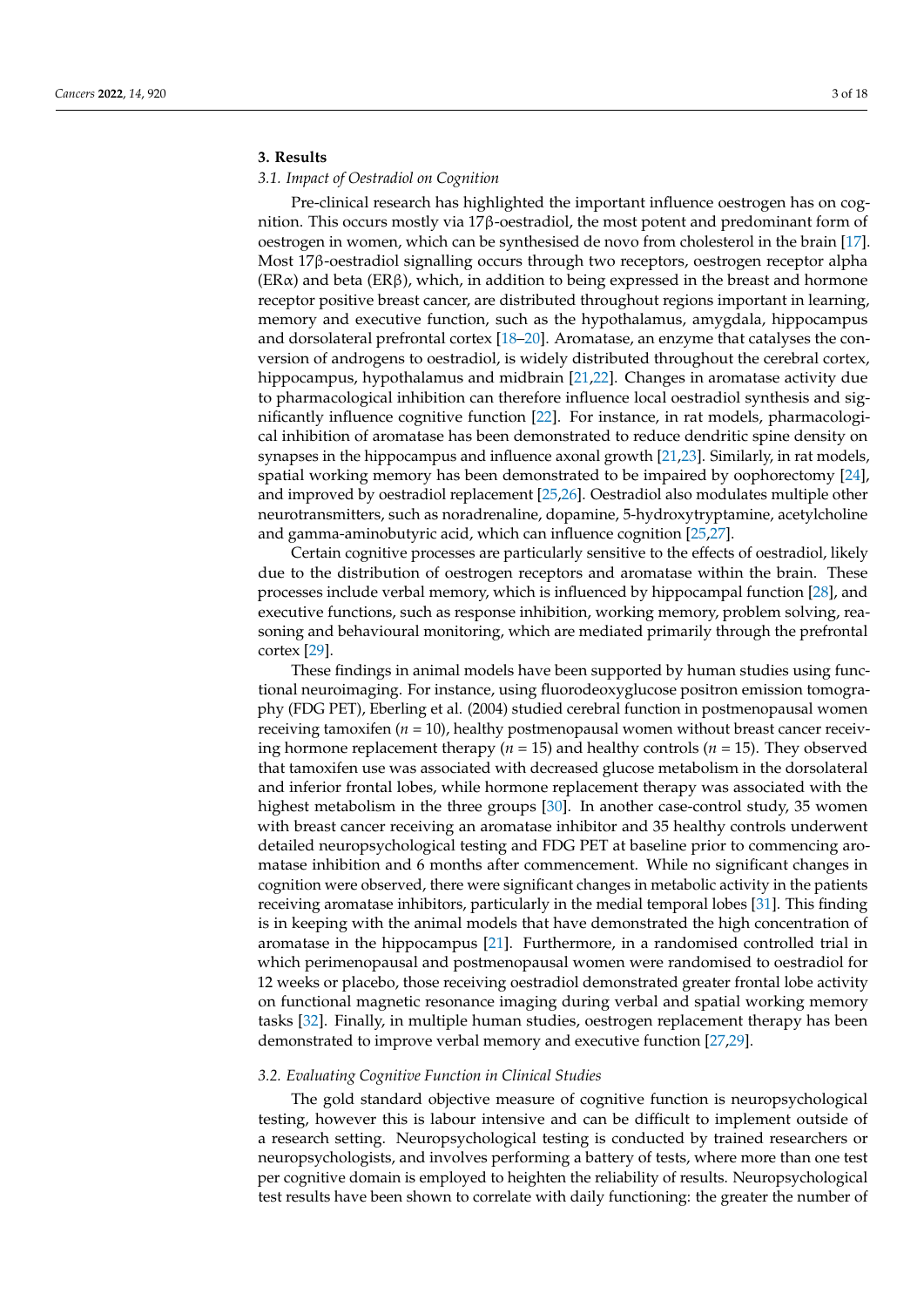cognitive domains impacted, the greater the impact on daily functioning [\[33\]](#page-14-18). In addition, neuropsychological testing can predict functional recovery after a cognitive insult and assess objective responses to treatment [\[33\]](#page-14-18). Despite the utility of these tests, changes in performance can occur due to random variation, practice effects or confounders, such as poor sleep, low mood or intercurrent illness, and certain cognitive measures, such as episodic memory and problem solving, are more vulnerable to these effects than other cognitive domains [\[33\]](#page-14-18).

In contrast, self-reported cognitive function is a clinically significant outcome, which is distinct from objective measures of neuropsychological function. Rather than being associated with objective neuropsychological test results, self-reported cognitive function has been shown to be associated with anxiety, depression and fatigue [\[34\]](#page-14-19). There is substantial variability in questionnaires that assess self-reported cognitive function. For example, multiple studies have used only general quality of life measures, while others have used a range of validated questionnaires that are specific to cognitive function. Commonly used measures include the EORTC QLQ-C30, which only contains two questions that pertain to cognitive function, the Functional Assessment of Cancer Therapy Cognitive Function Instrument (FACT-Cog) and the Cognitive Failures Questionnaire [\[35](#page-14-20)[–37\]](#page-14-21). In addition, a small number of studies have developed their own questionnaires or interviews.

#### *3.3. Cognitive Dysfunction Associated with Endocrine Therapy*

As shown in Table [1,](#page-8-0) most articles investigated women with early-stage breast cancer  $(n = 21)$ ; one studied women with either early or advanced breast cancer, three investigated those with advanced breast cancer and one investigated women with carcinoma in situ. Three studies examined women who did not have breast cancer but were at high risk of developing breast cancer and were receiving risk reducing endocrine therapy. A wide variety of cognitive domains have been studied using both neuropsychological testing and self-reported questionnaires evaluating cognitive symptoms, as detailed in Table [2.](#page-8-1) Overall, there is no difference in the global measures of cognition with endocrine therapy [\[19](#page-14-22)[,38–](#page-14-23)[41\]](#page-15-0), however impairments are reported in specific domains, including memory [\[42](#page-15-1)[–44\]](#page-15-2), particularly verbal memory [\[16](#page-14-2)[,42](#page-15-1)[,45](#page-15-3)[–50\]](#page-15-4) as opposed to visual memory [\[16,](#page-14-2)[19](#page-14-22)[,42,](#page-15-1)[45,](#page-15-3)[48](#page-15-5)[–51\]](#page-15-6) or working memory [\[16](#page-14-2)[,38](#page-14-23)[,45](#page-15-3)[,47](#page-15-7)[–49](#page-15-8)[,51\]](#page-15-6), and fluency [\[16,](#page-14-2)[47,](#page-15-7)[51\]](#page-15-6). Five authors found that endocrine therapy was associated with impaired processing speed [\[43](#page-15-9)[,45](#page-15-3)[–48\]](#page-15-5), while four reported no difference [\[16](#page-14-2)[,44](#page-15-2)[,49](#page-15-8)[,50\]](#page-15-4). Other domains appear not to be affected by the use of endocrine therapy, including attention, executive function, language, motor function, psychomotor efficiency and visuospatial ability.

Two of the largest studies conducted have been multi-centre randomised controlled trials in postmenopausal women. In the Co-STAR trial, Danhauer et al. randomised 1479 women at high risk of developing breast cancer to receive tamoxifen or raloxifene [\[39\]](#page-14-24). Annual neuropsychological testing and depression screening tools were completed, and women were followed for up to five years. No difference in the cognitive outcomes was found between the two groups. In the NSABP B-35 trial, 1193 postmenopausal women with hormone receptor positive ductal carcinoma in situ were randomised to tamoxifen or anastrozole [\[52\]](#page-15-10). Self-reported questionnaires examining quality of life and depression were completed every six months for six years. Similarly, no difference in self-reported cognitive function was observed between the treatment groups. However, neither of these trials included a control group, so a true difference between treatment and control may have been missed.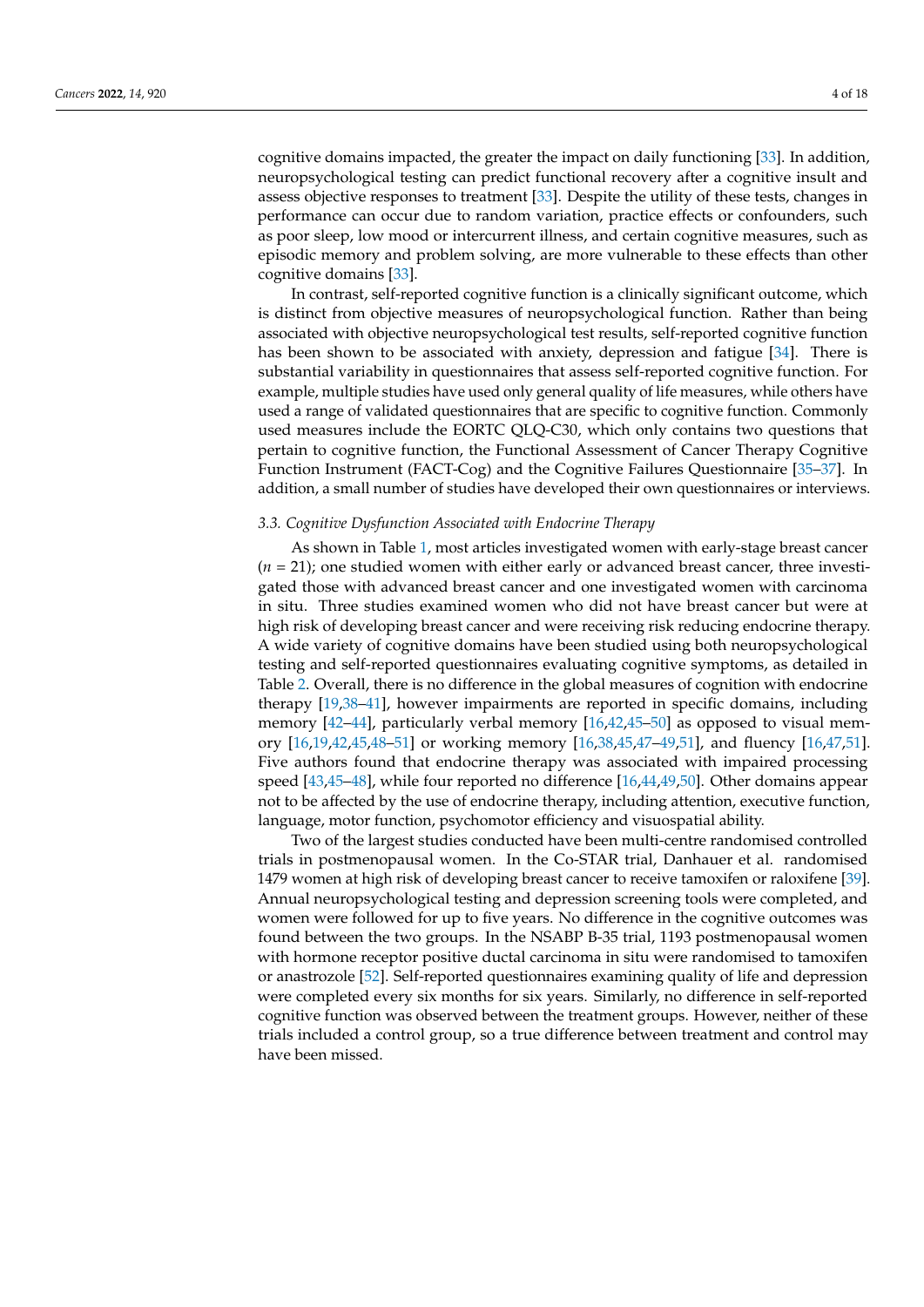Authors Population Study<br>Design **Design Methods Results** Bender 2015 [\[53\]](#page-15-11) Postmenopausal women with EBC receiving chemotherapy plus anastrozole ( $n = 114$ ), anastrozole ( $n = 173$ ) or control  $(n = 110)$ . Prospective cohort Neuropsychological testing performed prior to treatment, and at 6, 12 and 18 months after starting treatment. Anastrozole was associated with significantly poorer executive function, visual working memory and concentration vs. controls. No differences were noted between groups in verbal memory, mental flexibility, psychomotor efficiency or attention. Berndt 2016 [\[42\]](#page-15-1) Postmenopausal women with EBC receiving tamoxifen alone  $(n = 22)$ , AI only  $(n = 22)$ , switch from tamoxifen to an AI ( $n = 15$ ) and only local therapy  $(n = 21)$ . Casecontrol Neuropsychological testing performed on one occasion. ET was associated with significantly worse memory scores vs. no systemic therapy. Tamoxifen or tamoxifen followed by AI was associated with significantly improved attention vs. AI alone. No differences in executive function were found between groups. Biro 2019 [\[19\]](#page-14-22) Women with EBC receiving adjuvant tamoxifen (*n* = 13) or AI (*n* = 17) or no ET  $(n = 15)$ . Prospective cohort Neuropsychological testing and QoL questionnaire conducted after surgery, then at 6, 12 and 24 months after treatment commencement. No significant differences in cognition between those receiving ET or observation. Boele 2015 [\[16\]](#page-14-2) Postmenopausal women with EBC receiving adjuvant tamoxifen  $(n = 20)$ , no adjuvant systemic therapy (*n* = 43) or healthy controls  $(n = 44)$ . Casecontrol Neuropsychological testing and questionnaires evaluating cognitive symptoms, depression, anxiety and self-reported HRQoL measured on one occasion. Tamoxifen was associated with poorer verbal memory and fluency, and worse self-reported cognitive functioning. Higher HRQoL was associated with improved processing and reaction speed. Buchanan 2015 [\[14\]](#page-14-0) 2296 women with EBC or in situ breast carcinoma receiving chemotherapy alone (*n* = 288), ET alone  $(n = 822)$ , chemotherapy and ET ( $n = 859$ ) or neither therapy ( $n = 327$ ). Type of ET received was not described. Casecontrol Participants completed a survey via paper or computer assisted telephone interview on one occasion. ET alone was associated with increased odds of experiencing neurocognitive symptoms (OR 1.64, 95% CI 1.15–2.33) vs. no systemic therapy. Collins 2009 [\[45\]](#page-15-3) Postmenopausal women with EBC receiving tamoxifen  $(n = 31)$  or anastrozole  $(n = 14)$  and healthy controls  $(n = 28)$ . Prospective cohort Participants underwent neuropsychological testing around the time of commencing ET, and 5–6 months later. Overall cognition, processing speed and verbal memory declined significantly after commencing either tamoxifen or anastrozole vs. control. Chen 2014 [\[46\]](#page-15-12) Premenopausal women with EBC receiving tamoxifen  $(n = 47)$ , not receiving tamoxifen  $(n = 45)$  and healthy controls  $(n = 50)$ . Casecontrol Participants performed tasks to assess decision making ability and neuropsychological testing. Participants had received >12 months of tamoxifen prior to testing. Tamoxifen was associated with significantly impaired memory, information processing performance and impaired decision-making abilities vs. those not receiving tamoxifen, or controls.

**Table 1.** Studies of the impact of endocrine therapy on cognition in women at high risk of breast cancer, with invasive breast cancer or breast carcinoma in situ.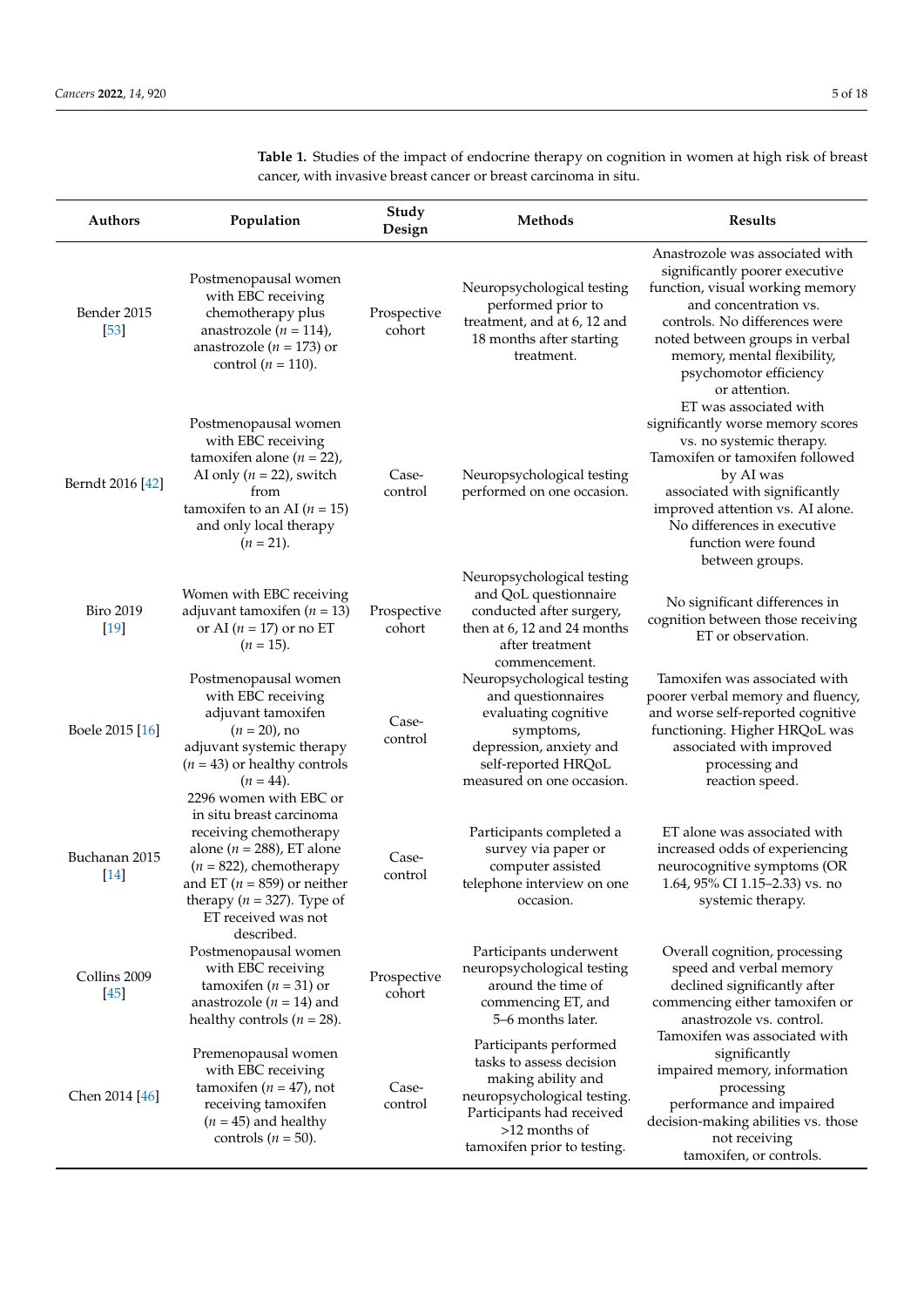|  | Table 1. Cont. |
|--|----------------|
|--|----------------|

| Authors                 | Population                                                                                                                                                                                                                             | Study<br>Design       | Methods                                                                                                                                                                                 | <b>Results</b>                                                                                                                                                                                                                                             |
|-------------------------|----------------------------------------------------------------------------------------------------------------------------------------------------------------------------------------------------------------------------------------|-----------------------|-----------------------------------------------------------------------------------------------------------------------------------------------------------------------------------------|------------------------------------------------------------------------------------------------------------------------------------------------------------------------------------------------------------------------------------------------------------|
| Chen 2017 [54]          | Premenopausal women<br>with EBC receiving<br>tamoxifen ( $n = 43$ ), only<br>local therapies ( $n = 41$ ) and<br>healthy controls ( $n = 46$ ).                                                                                        | Case-<br>control      | Participants completed an<br>attention network test and<br>neuropsychological<br>testing.                                                                                               | Tamoxifen was associated<br>with significant<br>impairments in executive control<br>vs. those not receiving tamoxifen<br>and controls. There were no<br>differences in alertness or<br>orientation<br>between the groups.<br>Tamoxifen was associated with |
| Chen 2017 [55]          | Premenopausal women<br>with EBC receiving<br>tamoxifen ( $n = 31$ ) and<br>healthy controls ( $n = 32$ ).                                                                                                                              | Case-<br>control      | Participants completed<br>testing of working memory<br>and underwent<br>resting-state fMRI.                                                                                             | significant<br>deficits in working memory<br>and lower<br>functional connectivity of the right<br>dorsolateral prefrontal cortex with<br>the right hippocampus vs.<br>healthy controls.                                                                    |
| Danhauer 2013<br>$[39]$ | Postmenopausal women at<br>increased risk of breast<br>cancer randomised to<br>receive tamoxifen ( $n = 727$ )<br>or raloxifene ( $n = 752$ ).                                                                                         | <b>RCT</b>            | Neuropsychological<br>testing, and testing for<br>depression and affect was<br>performed annually.                                                                                      | No difference observed in<br>cognitive test results between<br>tamoxifen and raloxifene.                                                                                                                                                                   |
| Ganz 2016 [52]          | Postmenopausal women<br>with DCIS or mixed DCIS<br>and LCIS, randomised to<br>receive tamoxifen ( $n = 601$ )<br>or anastrozole ( $n = 592$ ).                                                                                         | <b>RCT</b>            | Symptom checklist<br>assessing cognitive<br>symptoms was completed<br>at baseline, and every<br>6 months until the end of<br>treatment.                                                 | No difference in cognitive<br>symptoms between tamoxifen and<br>anastrozole.                                                                                                                                                                               |
| Harbeck 2016<br>[56]    | Pre and postmenopausal<br>women with MBC<br>receiving palbociclib +<br>fulvestrant ( $n = 347$ ) or<br>placebo +<br>fulvestrant ( $n = 174$ ).                                                                                         | <b>RCT</b>            | QoL questionnaires were<br>performed on day 1 of<br>cycles 1-4, then day 1 of<br>every other subsequent<br>cycle from cycle 6 and at<br>the end of treatment.                           | There was no significant difference<br>in cognitive symptoms between<br>the two groups.                                                                                                                                                                    |
| Hedayati 2012<br>$[43]$ | Pre and postmenopausal<br>women with EBC receiving<br>chemotherapy ( $n = 18$ ), ET<br>$(n = 45; 12$ received<br>anastrozole and 33<br>tamoxifen), no adjuvant<br>medical therapy $(n = 14)$ ,<br>and healthy controls<br>$(n = 69)$ . | Prospective<br>cohort | Neuropsychological testing<br>conducted at baseline prior<br>to treatment, after surgery,<br>after adjuvant therapy and<br>after an additional<br>3 months of follow up.                | ET was associated with prolonged<br>processing speed, reduction in<br>attention and memory and slower<br>response speed, compared to<br>healthy controls.                                                                                                  |
| Jenkins 2008<br>[40]    | Postmenopausal women at<br>high risk of developing<br>breast cancer receiving<br>anastrozole ( $n = 111$ ) or<br>placebo ( <i>n</i> = 116).                                                                                            | RCT                   | Cognitive assessments<br>performed prior to<br>randomisation, at 6 and<br>24 months. Self-reported<br>cognitive<br>complaints and<br>psychological symptoms<br>were also measured.      | No significant differences between<br>the groups for any cognitive tasks.                                                                                                                                                                                  |
| Kahan 2021 [57]         | Postmenopausal women<br>with MBC resistant to AIs<br>receiving palbociclib plus<br>exemestane or fulvestrant<br>$(n=268)$ or capecitabine<br>$(n = 269)$ .                                                                             | <b>RCT</b>            | QoL questionnaires were<br>measured at baseline,<br>every 2 cycles for the first<br>7 cycles, then every<br>3 cycles until end of<br>treatment, and at the 1st<br>post-treatment visit. | Self-reported cognitive<br>functioning was<br>significantly better in palbociclib +<br>ET arm vs. capecitabine (HR 0.70,<br>95% CI 0.54-0.89).                                                                                                             |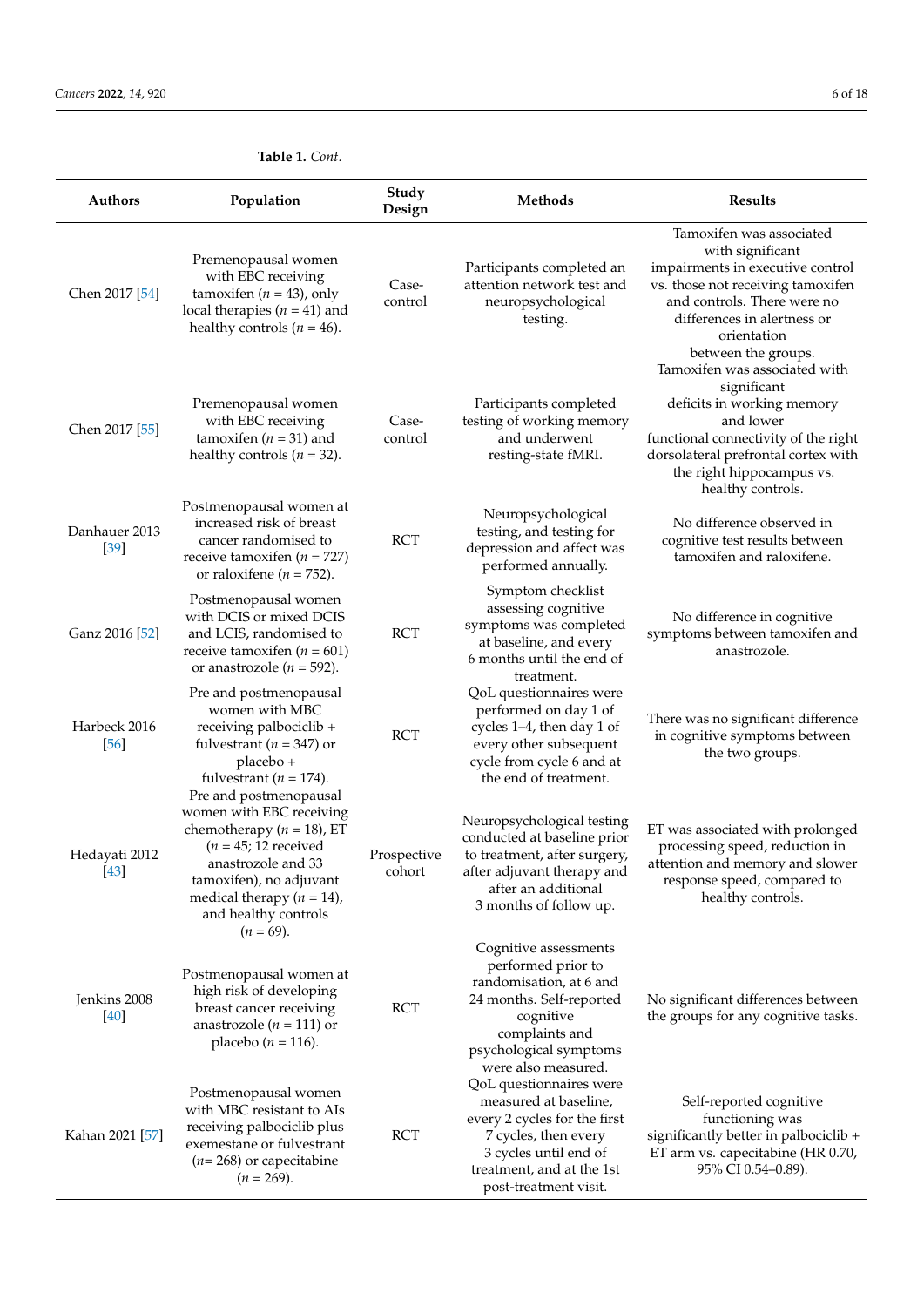| <b>Authors</b>                               | Population                                                                                                                                                                                            | Study<br>Design       | Methods                                                                                                                                                                                                                         | <b>Results</b>                                                                                                                                                                                                                                                                                                |
|----------------------------------------------|-------------------------------------------------------------------------------------------------------------------------------------------------------------------------------------------------------|-----------------------|---------------------------------------------------------------------------------------------------------------------------------------------------------------------------------------------------------------------------------|---------------------------------------------------------------------------------------------------------------------------------------------------------------------------------------------------------------------------------------------------------------------------------------------------------------|
| Kaufman 2020<br>[58]                         | Pre and postmenopausal<br>women with MBC who<br>had progressed after ET,<br>randomised to abemaciclib<br>+ fulvestrant ( $n = 446$ ) or<br>fulvestrant ( $n = 223$ ).                                 | <b>RCT</b>            | QoL questionnaires were<br>measured at baseline, cycle<br>2, every 2 cycles from 3-13,<br>then every 3 cycles, and<br>30 days after completing<br>treatment.<br>Neuropsychological                                              | Self-reported cognitive functioning<br>was significantly improved in<br>abemaciclib plus fulvestrant arm<br>vs. placebo plus fulvestrant (HR<br>0.73, 95% CI 0.57-0.92).<br>No difference between treatments                                                                                                  |
| Le Rhun 2015<br>$[38]$                       | Postmenopausal women<br>with EBC receiving<br>adjuvant tamoxifen ( $n = 37$ )<br>or AI $(n = 37)$ .                                                                                                   | <b>RCT</b>            | assessments and<br>self-reported quality of life<br>questionnaires were<br>completed at baseline,<br>before ET and at 6 and<br>12 months.                                                                                       | in global<br>cognitive functioning, episodic<br>memory,<br>working memory, psychomotor<br>speed or<br>executive function.                                                                                                                                                                                     |
| Legault 2009<br>$[41]$                       | Healthy postmenopausal<br>women at increased risk of<br>breast cancer receiving<br>tamoxifen ( $n = 733$ ) or<br>raloxifene ( $n = 765$ ).                                                            | <b>RCT</b>            | Neuropsychological testing<br>performed at baseline<br>(either before or after<br>starting treatment), and at<br>1 and 2 year follow up.                                                                                        | No significant differences in<br>cognitive performance between<br>the two groups.                                                                                                                                                                                                                             |
| Lejbak 2010 [51]                             | Postmenopausal women<br>with EBC receiving<br>adjuvant tamoxifen or<br>anastrozole ( $n = 28$ ) and<br>healthy controls ( $n = 37$ ).                                                                 | Case-<br>control      | Neuropsychological testing<br>and self-reported<br>questionnaires completed<br>on 1<br>occasion, after at least<br>12 months of ET.                                                                                             | ET was associated with impaired<br>letter fluency, complex visuomotor<br>attention and speeded manual<br>dexterity. No difference noted in<br>verbal or object location memory,<br>spatial ability,<br>confrontation naming, sematic<br>fluency, visual memory and<br>working memory.                         |
| Mandelblatt<br>$2020$ <sup>#</sup><br>$[59]$ | Postmenopausal women<br>with EBC receiving ET<br>alone ( $n = 249$ ),<br>chemotherapy $\pm ET$<br>$(n = 99)$ and healthy<br>controls ( $n = 340$ ). Type of<br>ET was not described.                  | Prospective<br>cohort | Self-reported cognitive<br>function and<br>questionnaires performed<br>at baseline, 1, 2 and 3 years.                                                                                                                           | Cognitive problems were<br>significantly more<br>frequent in those receiving<br>chemotherapy or ET vs. controls,<br>but not after adjustment for<br>multiple comparisons.                                                                                                                                     |
| Mandelblatt<br>$2018$ <sup>#</sup><br>$[44]$ | Postmenopausal women<br>with EBC receiving ET<br>alone ( $n = 237$ ; majority<br>AIs),<br>chemotherapy $\pm ET$<br>$(n = 94)$ and healthy<br>controls ( $n = 347$ ). Type of<br>ET was not described. | Prospective<br>cohort | Neuropsychological testing<br>and self-reported<br>questionnaires were<br>performed at baseline, and<br>at 1 and 2 years. ApoE<br>genotyping was also<br>performed.                                                             | ET was associated with<br>significantly less<br>improvement in learning<br>and memory<br>performance at 1 year vs. the other<br>groups, but<br>improved by 2 years. This effect<br>was largely confined to women<br>who were ApoE ε4+. No difference<br>in self-reported cognition between<br>ET vs. control. |
| Merriman 2017<br>[60]                        | Postmenopausal women<br>with EBC receiving<br>anastrozole alone ( $n = 158$ ),<br>chemotherapy +<br>anastrozole ( $n = 104$ ), and<br>healthy controls ( $n = 106$ ).                                 | Prospective<br>cohort | Self-reported cognitive<br>function was assessed<br>using questionnaires at<br>baseline prior to any<br>treatment, after completing<br>chemotherapy prior to<br>anastrozole, then<br>6 monthly for a total of 4<br>assessments. | No difference in self-reported<br>cognitive<br>symptoms between those<br>receiving ET alone and controls.                                                                                                                                                                                                     |

# **Table 1.** *Cont.*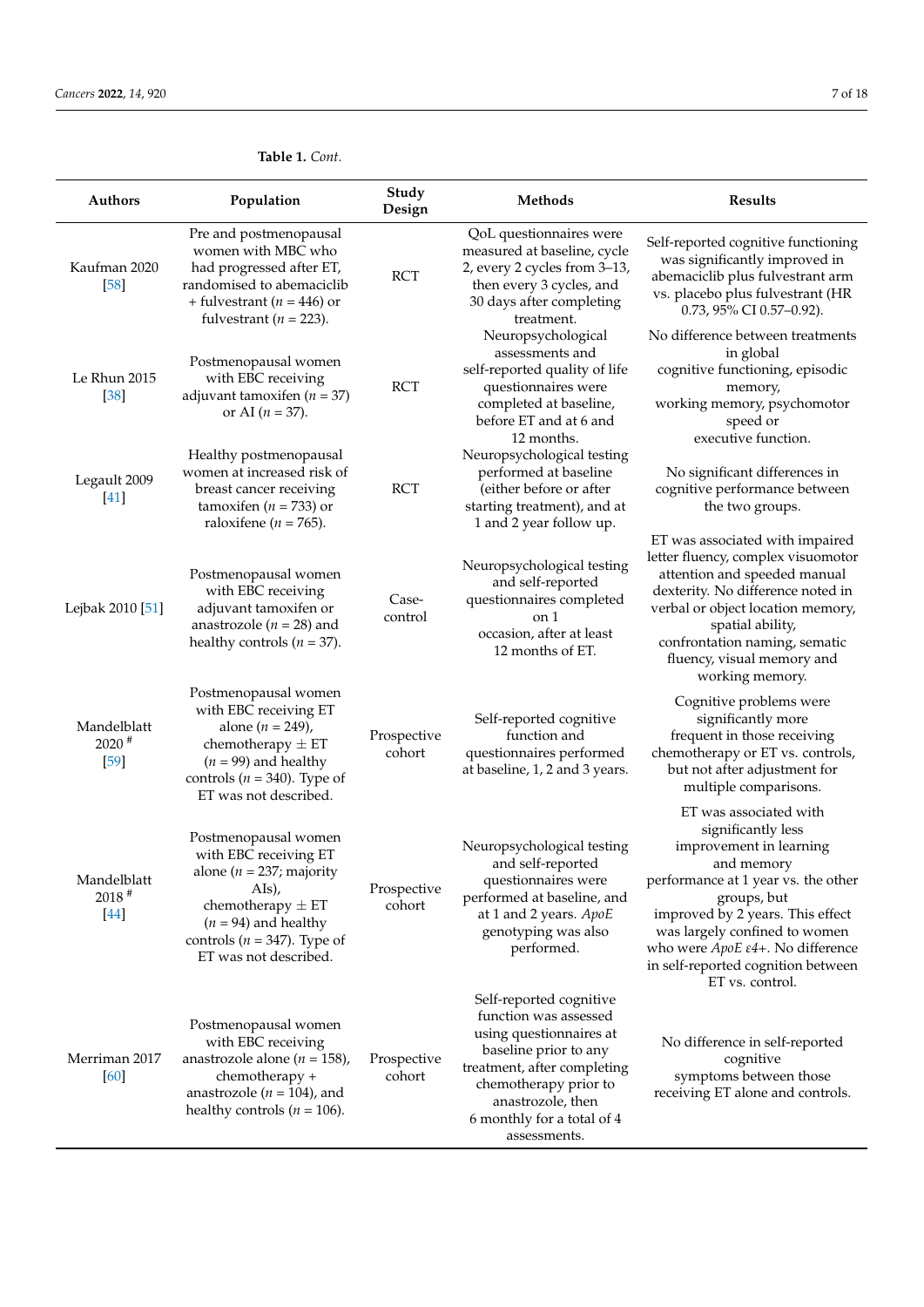|                                    | Table 1. Cont.                                                                                                                                                                                                 |                  |                                                                                                                                   |                                                                                                                                                                                                                                                                                                                                                                                                                                    |
|------------------------------------|----------------------------------------------------------------------------------------------------------------------------------------------------------------------------------------------------------------|------------------|-----------------------------------------------------------------------------------------------------------------------------------|------------------------------------------------------------------------------------------------------------------------------------------------------------------------------------------------------------------------------------------------------------------------------------------------------------------------------------------------------------------------------------------------------------------------------------|
| <b>Authors</b>                     | Population                                                                                                                                                                                                     | Study<br>Design  | <b>Methods</b>                                                                                                                    | <b>Results</b>                                                                                                                                                                                                                                                                                                                                                                                                                     |
| Morales 2004<br>[61]               | Postmenopausal women<br>with EBC/MBC<br>randomised to tamoxifen<br>$(n = 49)$ , AI $(n = 28)$ ,<br>blinded treatment<br>(tamoxifen or letrozole,<br>$n = 67$ ) or 2nd line AI after<br>tamoxifen ( $n = 20$ ). | <b>RCT</b>       | Self-reported questionnaire<br>at baseline, 1 and 3 months.                                                                       | No difference in<br>self-reported memory<br>difficulties between groups.                                                                                                                                                                                                                                                                                                                                                           |
| Palmer 2008<br>$[47]$              | Premenopausal women<br>with EBC receiving<br>tamoxifen ( $n = 23$ ) and<br>healthy controls ( $n = 23$ ).                                                                                                      | Case-<br>control | Neuropsychological testing<br>performed on 1 occasion<br>after at least 30 days of<br>tamoxifen use.                              | Tamoxifen was associated with<br>impaired visual memory, verbal<br>fluency, immediate verbal memory,<br>visuo-spatial ability and<br>processing speed compared<br>to controls.                                                                                                                                                                                                                                                     |
| Shilling 2003<br>[48]              | Women with EBC receiving<br>tamoxifen and/or<br>anastrozole ( $n = 94$ ) and<br>healthy controls ( $n = 35$ ).                                                                                                 | Case-<br>control | Neuropsychological testing<br>and cognitive<br>questionnaires were<br>performed at one<br>time point.                             | Verbal memory and processing<br>speed were<br>significantly lower in patients vs.<br>controls. No difference in visual<br>memory or working memory.<br>Tamoxifen was associated with                                                                                                                                                                                                                                               |
| Schilder 2010 <sup>+</sup><br>[49] | Postmenopausal women<br>with EBC randomised to<br>tamoxifen ( $n = 80$ ) or<br>exemestane ( $n = 99$ ) and<br>healthy controls ( $n = 120$ ).                                                                  | <b>RCT</b>       | Neuropsychological<br>assessments and<br>questionnaires were<br>performed prior to<br>treatment and after 1 year<br>of treatment. | significantly poorer verbal<br>memory and executive function vs.<br>controls. There was no difference<br>in visual memory, information<br>processing speed, manual motor<br>speed, verbal fluency, reaction<br>speed or working memory with<br>tamoxifen vs. controls. Processing<br>speed and executive functioning<br>was significantly lower with<br>tamoxifen vs.<br>exemestane. There were no<br>differences in any cognitive |

|                                                 |                                                                                                                                           |                       |                                                                                                                         | differences in any cognitive<br>measures between exemestane<br>vs. controls.                                                                                                                                           |
|-------------------------------------------------|-------------------------------------------------------------------------------------------------------------------------------------------|-----------------------|-------------------------------------------------------------------------------------------------------------------------|------------------------------------------------------------------------------------------------------------------------------------------------------------------------------------------------------------------------|
| Schilder 2012 <sup>+</sup><br>$\left[34\right]$ | Postmenopausal women<br>with EBC receiving<br>tamoxifen ( $n = 80$ ) or<br>exemestane ( $n = 99$ ) and<br>healthy controls ( $n = 120$ ). | <b>RCT</b>            | Self-reported cognitive<br>functioning assessed at<br>baseline, prior to treatment<br>and after 1 year of<br>treatment. | The prevalence of difficulties in<br>attention and concentration was<br>increased in tamoxifen users at<br>1 year.                                                                                                     |
|                                                 |                                                                                                                                           |                       |                                                                                                                         | Verbal memory performance                                                                                                                                                                                              |
| Underwood<br>2019<br>[50]                       | Postmenopausal women<br>with EBC receiving<br>tamoxifen ( $n = 5$ ) or AI<br>$(n = 37)$ .                                                 | Prospective<br>cohort | Neuropsychological testing<br>performed within 14 days<br>of starting ET, and after<br>1 year of treatment.             | declined significantly after 1 year<br>of treatment. There was no<br>significant difference in<br>other cognitive<br>functions (visual memory,<br>processing speed,<br>executive function or perceptual<br>reasoning). |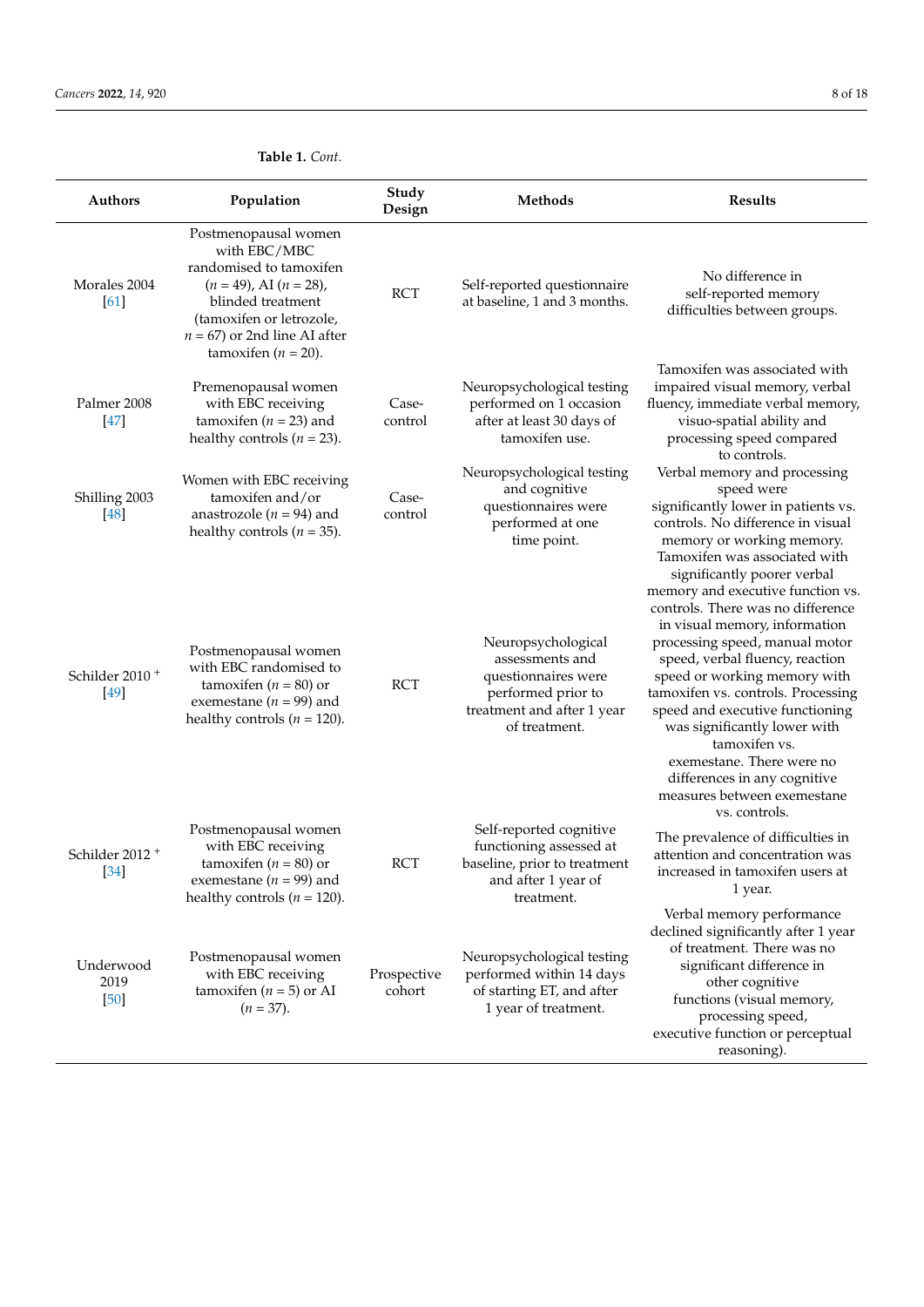| <b>Authors</b>      | Population                                                                                                                                                                                              | Study<br>Design | <b>Methods</b>                                                         | <b>Results</b>                                                                                                                                                                   |
|---------------------|---------------------------------------------------------------------------------------------------------------------------------------------------------------------------------------------------------|-----------------|------------------------------------------------------------------------|----------------------------------------------------------------------------------------------------------------------------------------------------------------------------------|
| Wagner 2020<br>[62] | Pre and postmenopausal<br>women with EBC and<br>21-gene recurrence score of<br>$11-25$ , receiving<br>$chemotherapy + ET$<br>$(n = 218)$ or ET $(n = 236)$ ;<br>58% AI and 37% tamoxifen<br>initially). | <b>RCT</b>      | Questionnaire performed<br>at baseline, 3, 6, 12, 24 and<br>36 months. | Self-reported cognitive<br>performance was lower in both<br>treatment groups compared to<br>baseline, and more impaired in<br>those receiving<br>chemotherapy + ET vs. ET alone. |

Abbreviations: AI, aromatase inhibitor; DCIS, ductal carcinoma in situ; EBC, early stage breast cancer; ET, endocrine therapy; fMRI, functional magnetic resonance imaging; HR, hazard ratio; HRQOL, health-related quality of life; LCIS, lobular carcinoma in situ; MBC, metastatic breast cancer; QoL, quality of life; RCT, and randomised controlled trial. <sup>#</sup>, these two manuscripts are derived from the same cohort; <sup>+</sup>, these two manuscripts are derived from the same cohort.

<span id="page-8-1"></span>**Table 2.** Impact of endocrine therapy on specific cognitive domains.

| <b>Cognitive Domain</b>                  | <b>Impaired with Endocrine Therapy</b>                                                                                                                       | No Difference with Endocrine Therapy                                                                                                                      |
|------------------------------------------|--------------------------------------------------------------------------------------------------------------------------------------------------------------|-----------------------------------------------------------------------------------------------------------------------------------------------------------|
| Attention and concentration              | Bender 2015 [53], Hedayati 2012 [43], Lejbak<br>2010 [51]                                                                                                    | Bender 2015 [53], Chen 2014 [46], Chen 2017 [54],<br>Mandelblatt 2018 [44]                                                                                |
| <b>Executive function</b>                | Bender 2015 [53], Chen 2014 [46], Chen 2017<br>[54], Schilder 2010 [49]                                                                                      | Berndt 2016 [42], Boele 2015 [16], Collins 2009<br>[45], Le Rhun 2015 [38], Mandelblatt 2018 [44],<br><b>Underwood 2019 [50]</b>                          |
| Fluency                                  | Boele 2015 [16], Lejbak 2010 [51], Palmer<br>2008 [47]                                                                                                       | Schilder 2010 [49]                                                                                                                                        |
| General memory                           | Berndt 2016 [42], Hedayati 2012 [43],<br>Mandelblatt 2018 [44]                                                                                               |                                                                                                                                                           |
| Language<br>Mental flexibility           |                                                                                                                                                              | Collins 2009 [45], Lejbak 2010 [51]<br>Bender 2015 [53]                                                                                                   |
| Motor function                           | Lejbak 2010 [51]                                                                                                                                             | Boele 2015 [16], Collins 2009 [45], Palmer<br>2008 [47], Schilder 2010 [49]                                                                               |
| Overall cognition                        | Collins 2009 [45]                                                                                                                                            | Biro 2019 [19], Le Rhun 2015 [38], Danhauer 2013<br>[39], Jenkins 2008 [40], Legault 2009 [41]                                                            |
| Processing speed                         | Collins 2009 [45], Chen 2014 [46], Hedayati<br>2012 [43], Palmer 2008 [47], Shilling 2003 [48]                                                               | Boele 2015 [16], Mandelblatt 2018 [44], Schilder<br>2010 [49], Underwood 2019 [50]                                                                        |
| Psychomotor efficiency<br>Reaction speed | Hedayati 2012 <sup>[43]</sup>                                                                                                                                | Bender 2015 [53], Le Rhun 2015 [38]<br>Boele 2015 [16], Schilder 2010 [49]                                                                                |
| Self-reported cognitive<br>functioning   | Boele 2015 [16], Buchanan 2015 [14], Schilder<br>2012 [34], Wagner 2020 [62]                                                                                 | Ganz 2016 [52], Mandelblatt 2020 [59],<br>Mandelblatt 2018 [44], Merriman 2017 [60],<br>Morales 2004 [61]                                                 |
| Verbal memory                            | Berndt 2016 [42], Boele 2015 [16], Collins<br>2009 [45], Chen 2014 [46], Palmer 2008 [47],<br>Shilling 2003 [48], Schilder 2010 [49],<br>Underwood 2019 [50] | Bender 2015 [53], Le Rhun 2015 [38], Lejbak<br>2010 [51]                                                                                                  |
| Visual memory                            | Palmer 2008 [47]                                                                                                                                             | Berndt 2016 [42], Biro 2019 [19], Boele 2015 [16],<br>Collins 2009 [45], Lejbak 2010 [51], Shilling 2003<br>[48], Schilder 2010 [49], Underwood 2019 [50] |
| Visuospatial ability                     | Palmer 2008 [47]                                                                                                                                             | Biro 2019 [19], Collins 2009 [45], Lejbak 2010 [51]                                                                                                       |
| Working memory                           | Bender 2015 [53] Chen 2017 [55]                                                                                                                              | Boele 2015 [16], Collins 2009 [45], Le Rhun 2015<br>[38], Lejbak 2010 [51], Palmer 2008 [47], Shilling<br>2003 [19], Schilder 2010 [49]                   |

# *3.4. Frequency of Cognitive Dysfunction*

Overall, limited data have described the frequency of objective or subjective cognitive dysfunction associated with endocrine therapy. Objective deficits using neuropsychological testing have been reported to occur in 32% to 64% of persons receiving endocrine therapy [\[42](#page-15-1)[,45\]](#page-15-3), while self-reported cognitive symptoms have been reported in 45% of patients

<span id="page-8-0"></span>**Table 1.** *Cont.*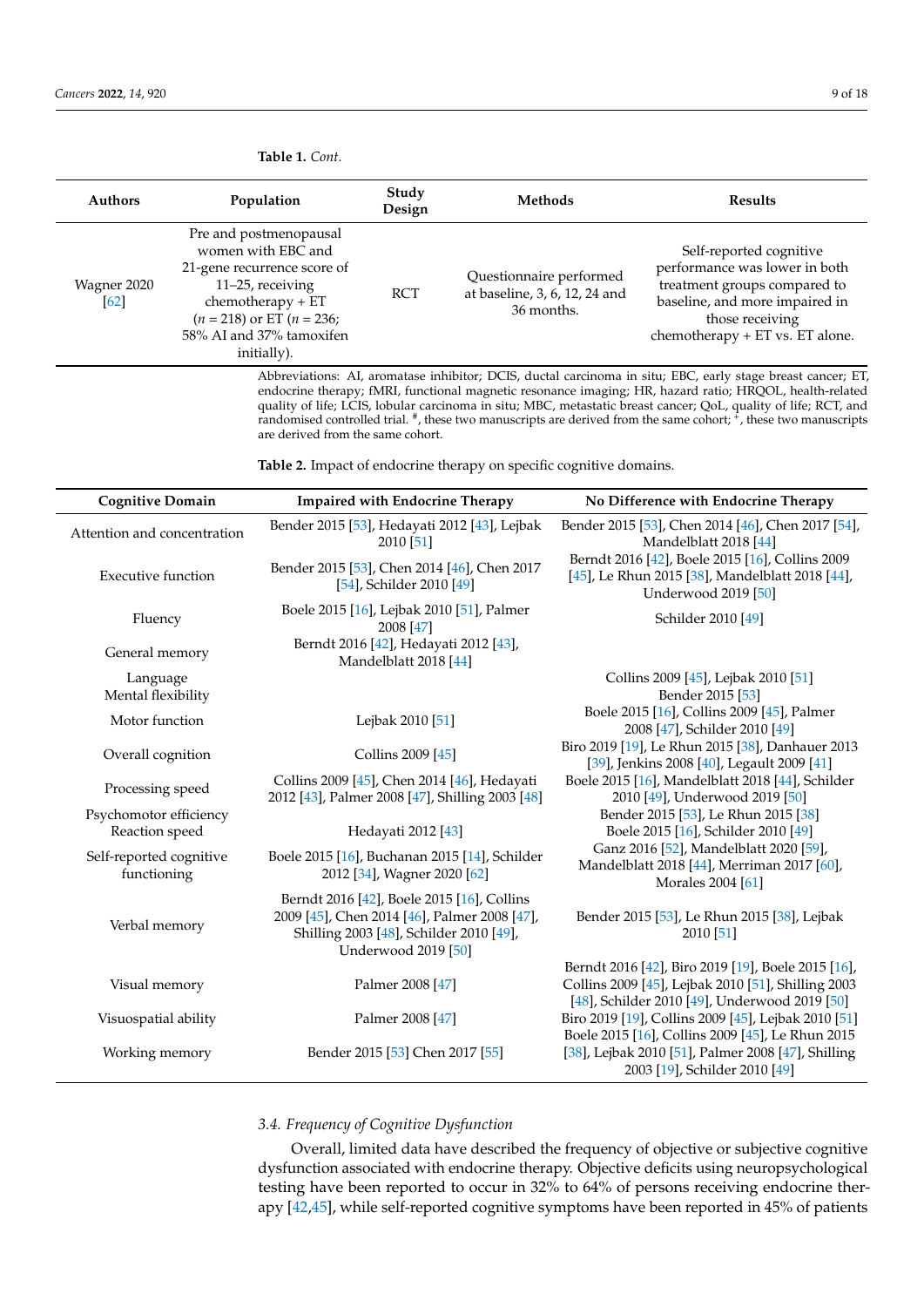in one study [\[14\]](#page-14-0). The frequency reported varies owing to differences in testing methods, sample population studied, types of endocrine therapies used and confounders, such as prior chemotherapy use or comorbid psychological conditions. Existing data suggest that cognitive symptoms are less frequent with endocrine therapy compared to chemotherapy, for example in a survey of over 2000 women, there was a much stronger association between chemotherapy use and neurocognitive symptoms than endocrine therapy use (adjusted OR 5.63, 95% CI 3.52–9.00 with chemotherapy alone compared to adjusted OR 1.64, 95% CI 1.15–2.33 for endocrine therapy alone) [\[14\]](#page-14-0). Few studies have explored how cognitive function differs between different types of endocrine therapy. Using validated neuropsychological tests, Collins et al. (2009) compared 31 women receiving tamoxifen against 14 women receiving anastrozole and 28 healthy controls. They observed that overall cognition and verbal memory was more impaired in those receiving anastrozole compared to tamoxifen, while processing speed was similarly impaired in the two treatment groups compared to controls [\[45\]](#page-15-3). Similarly, Berndt et al. (2016) compared those receiving tamoxifen (*n* = 22), an aromatase inhibitor (*n* = 22), local therapy only (*n* = 21) and those switching from tamoxifen to an aromatase inhibitor (*n* = 15), and on post hoc analyses, observed that those receiving aromatase inhibitors performed worst in tests of general memory, verbal memory and attention [\[42\]](#page-15-1). In contrast, Schilder et al. (2010) compared those receiving tamoxifen ( $n = 80$ ) against those receiving exemestane ( $n = 99$ ), and noted that tamoxifen use was associated with significantly slower processing speed and executive functioning compared to exemestane, but there was no difference in verbal, visual or working memory, manual motor speed, verbal fluency or reaction speed [\[49\]](#page-15-8).

Three recent studies assessed the self-reported cognitive function in those receiving CDK4/6 inhibitors combined with endocrine therapy. In the MONARCH 2 trial, which compared abemaciclib plus fulvestrant to placebo plus fulvestrant in women with hormone receptor positive, HER2 negative advanced breast cancer, self-reported that cognitive functioning was significantly improved with abemaciclib plus fulvestrant compared to placebo plus fulvestrant (HR 0.73, 95% CI 0.57–0.92) [\[58\]](#page-15-17). Similarly, in the PEARL study, which compared palbociclib plus endocrine therapy to capecitabine in postmenopausal women with hormone receptor positive metastatic breast cancer, self-reported that cognitive functioning was significantly better in the palbociclib plus endocrine therapy arm compared to the capecitabine arm (HR 0.70, 95% CI 0.54–0.89) [\[57\]](#page-15-16). In contrast, no difference in cognitive function was observed in the PALOMA 3 trial, which compared palbociclib plus fulvestrant to placebo plus fulvestrant [\[56\]](#page-15-15). Each of these trials used two questions from the European Organisation for Research and Treatment of Cancer Quality-of-Life Questionnaire Core-30 (EORTC QLQ-C30) to assess self-reported cognitive symptoms, which only enabled a limited assessment of perceived cognitive function. These studies raise the hypothesis that CDK 4/6 inhibitors may ameliorate the cognitive symptoms of endocrine therapies, but more research using objective neuropsychological testing and longitudinal follow up is required to confirm this.

### *3.5. Risk Factors for Cognitive Dysfunction*

Risk factors for cognitive dysfunction with endocrine therapy include lower cognitive reserve, lower educational status, increasing age, ethnicity, depression, fatigue and anxiety [\[14,](#page-14-0)[34,](#page-14-19)[63–](#page-16-1)[65\]](#page-16-2). In contrast, those with higher education or more demanding jobs are more likely to notice subtle differences in cognitive function and to discuss their cognitive difficulties with health care providers and receive treatment [\[14\]](#page-14-0). One article did not find any association between self-reported cognitive dysfunction and menopausal status [\[62\]](#page-16-0), while another observed an association between treatment induced menopause and self-reported cognitive dysfunction [\[14\]](#page-14-0).

The *APOE ε4* allele is well known to be associated with an increased risk of developing Alzheimer's disease [\[66\]](#page-16-3). In a longitudinal cohort study of postmenopausal women with early breast cancer receiving either adjuvant chemotherapy and anastrozole or adjuvant anastrozole alone, Koleck et al. (2014) assessed whether there was any correlation with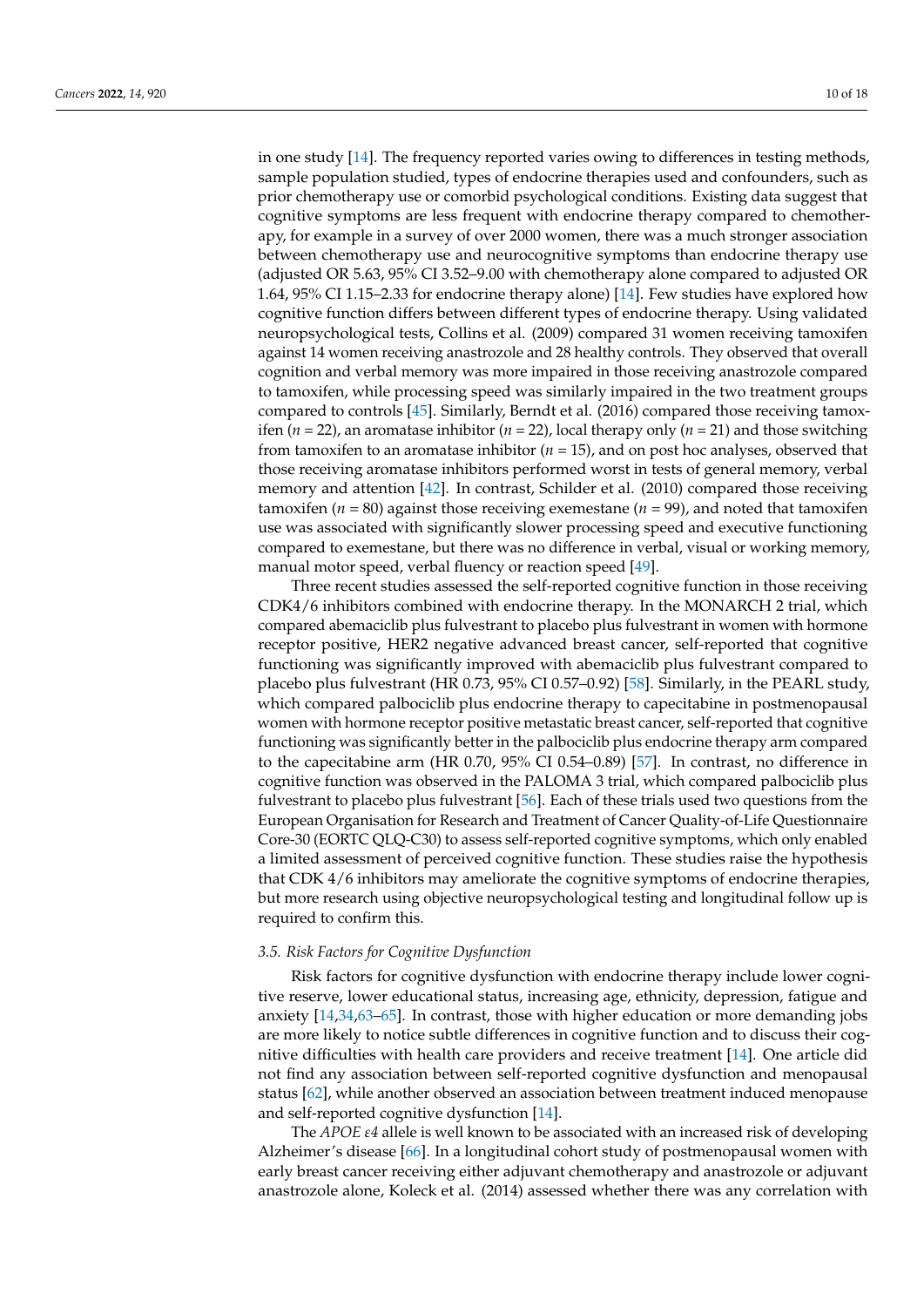cognitive function and APOE genotype [\[67\]](#page-16-4). They observed that in women receiving anastrozole alone, those who were homozygous or heterozygous for the *APOE ε4* allele exhibited significantly poorer executive function, learning and memory after commencing anastrozole. There was no significant interaction between *APOE ε4* and cognition in the chemotherapy plus anastrozole group.

## *3.6. Management of Endocrine Therapy-Associated Cognitive Dysfunction*

Given the improvement in mortality attributable to breast cancer, there is increasing research into how to best manage cognitive side effects of cancer therapy in order to improve survivors' quality of life. Nonpharmacological strategies have the most evidence for treating cognitive dysfunction due to endocrine therapy, however the evidence base is small and extrapolations from research conducted in those with cognitive impairment due to other aetiologies is required. For instance, numerous studies in patients with mild cognitive impairment have demonstrated positive effects of exercise on cognition, with mechanisms involved, including reducing pro-inflammatory cytokines, improving brain derived neurotrophic factor concentrations and improving cerebral blood flow regulation [\[68\]](#page-16-5). Similarly, a recent systematic review examined the effect of exercise on cognitive function in patients with mixed early-stage cancers and found that exercise conferred benefit [\[69\]](#page-16-6). Benefits were observed with both aerobic and anaerobic exercise, and across a range of intervention types. Most of the studies that reported a benefit with exercise used self-reported measures of cognitive symptoms, which may be biased by expectations of benefit due to the intervention, and only 3 of 10 trials that used neuropsychological testing reported a significant effect of exercise. In addition, few trials examining the impact of exercise assessed cognition as a primary outcome. Data regarding exercise in persons with endocrine therapy-associated cognitive dysfunction are limited. Rogers et al. (2009) performed a randomised controlled trial of a physical activity behaviour change intervention for 41 women with breast cancer who were receiving an aromatase inhibitor or selective oestrogen receptor modulator and observed no difference in self-reported cognitive functions after the intervention [\[70\]](#page-16-7). This behaviour change intervention involved regular group sessions with a clinical psychologist, and individual exercise training sessions with an exercise specialist. In contrast, Hartman et al. (2018) conduced a randomised controlled trial of exercise in breast cancer survivors who had previously received chemotherapy and/or radiotherapy. In total, 61 of 87 (70.1%) participants received adjuvant endocrine therapy during the trial. The authors evaluated both self-reported and objective cognitive functioning and observed that the exercise intervention did not affect self-reported cognition, but significantly improved processing speed [\[71\]](#page-16-8).

Cognitive rehabilitation has shown promise as a potential treatment for cancer-related cognitive impairment. Cognitive rehabilitation refers to behavioural interventions targeted at improving cognitive and functional performance and includes cognitive training and cognitive behavioural therapy [\[72\]](#page-16-9). A systematic review of 19 studies of cognitive rehabilitation in any type of cancer (excluding central nervous system malignancies) found that all studies reported improvements on at least one self-reported or objective cognitive measure [\[72\]](#page-16-9). Of interest, objective improvements were most often reported in memory, executive function and processing speed (memory and processing speed being vulnerable to endocrine therapy). These benefits have also been confirmed in populations receiving endocrine therapy. For example, Bray et al. (2017) conducted a randomised controlled trial of cognitive rehabilitation in 242 adult cancer survivors with persisting cognitive symptoms. While tumour types other than central nervous system malignancies were included, the majority (89%) of participants had breast cancer. All patients had previously received chemotherapy and 70% of women were receiving endocrine therapy. Participants were randomised to a 15-week home-based intervention or standard care and the primary outcome was differences in the perceived cognitive impairment subscale of the FACT-Cog. The authors observed a significant reduction in perceived cognitive impairment after completing the intervention, which was sustained six months afterwards. Those receiving the intervention also demonstrated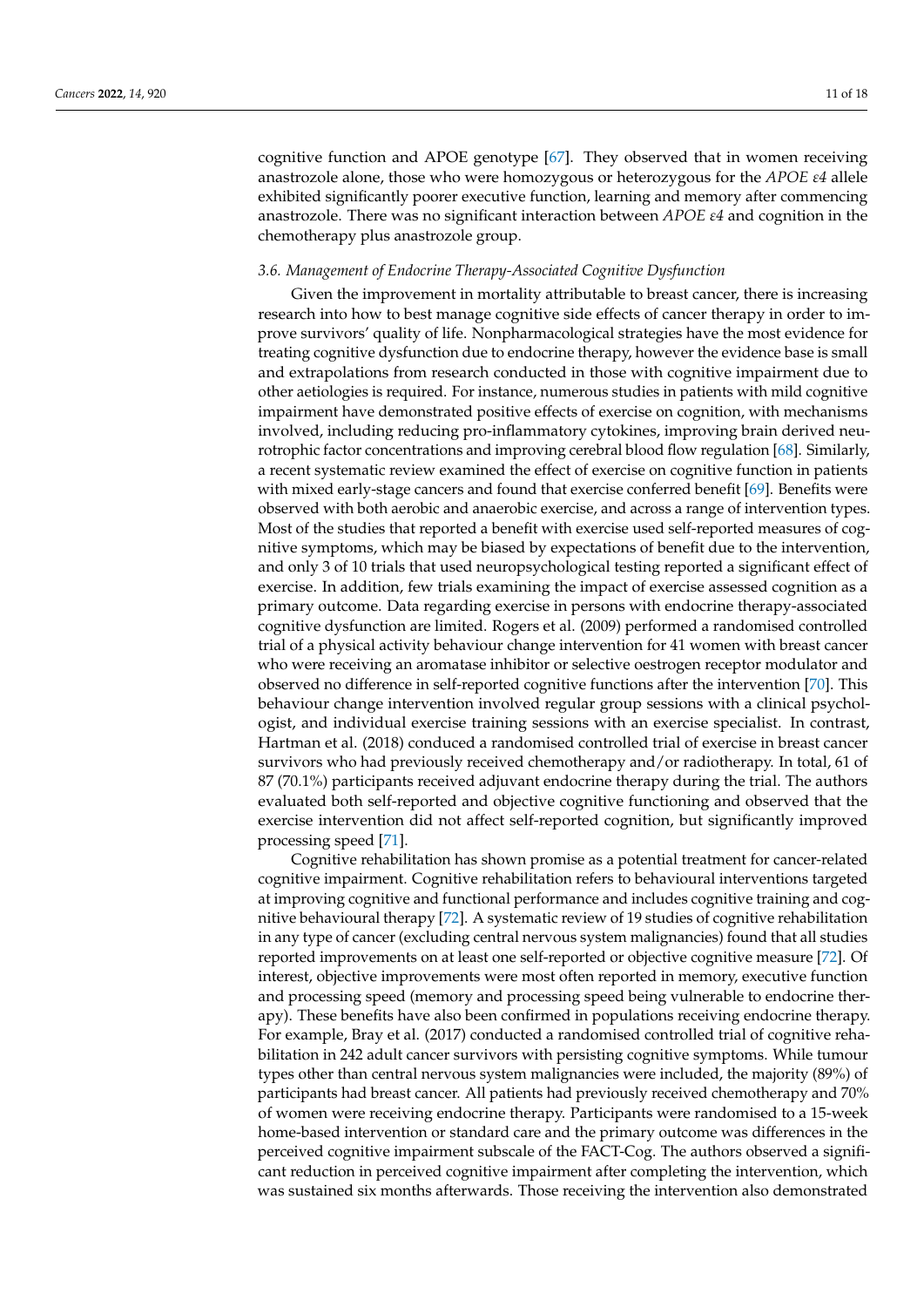significantly lower levels of anxiety, depression, stress and fatigue, and improved quality of life. There was no significant difference in neuropsychological test results at any time point. Similarly, Myers et al. (2020) conducted a non-randomised controlled pilot trial of cognitive rehabilitation in 61 female survivors of breast cancer with cognitive complaints 2 months to 5 years after chemotherapy. In this trial, all subtypes of breast cancer were included, and 38 participants (62.3%) were receiving endocrine therapy during the intervention. They provided a cognitive rehabilitation intervention in a group setting both in-person and via telehealth and assessed self-reported cognitive function. The participants receiving the intervention demonstrated significantly improved self-reported cognitive function at the end of the intervention, which was maintained at 6 and 12 months [\[73\]](#page-16-10).

There is very limited high-quality data to inform the role of pharmacotherapy in managing cognitive side effects of treatment. A double blind randomised controlled trial evaluated coenzyme Q10, an antioxidant, in 30 women with breast cancer receiving tamoxifen using the self-reported EORTC QLQ-C30 [\[74\]](#page-16-11). They observed that coenzyme Q10 significantly improved self-reported cognitive functioning compared to placebo (*p* = 0.023), however the absolute change with treatment between groups was only 1.55 points on a 100-point scale, which is not clinically significant. Other agents, such as donepezil, fluoxetine and cotinine, a metabolite of nicotine, were studied in animal models of cancer-related cognitive impairment associated with chemotherapy and demonstrated benefit [\[75](#page-16-12)[–77\]](#page-16-13). However, several studies in humans with cancer-related cognitive impairment demonstrated that pharmacotherapy confers no benefit. These include studies of erythropoietin, donepezil and paroxetine [\[78](#page-16-14)[–81\]](#page-16-15). There is mixed evidence regarding psychostimulant use: two studies of modafinil and one of methylphenidate demonstrated improvements in objective cognitive measures [\[82](#page-16-16)[–84\]](#page-17-0), while three studies did not [\[85](#page-17-1)[–87\]](#page-17-2). Many of these psychostimulant studies assessed fatigue as a primary outcome, rather than cognitive function, and further trials are warranted to confirm whether there is benefit. In addition, it is possible that therapies which are shown to work for chemotherapy-related cognitive dysfunction may not be efficacious for cognitive dysfunction due to endocrine therapy.

Preclinical studies are helping to explore novel means of reducing cognitive dysfunction associated with endocrine therapy. For example, Chen et al. (2013) used mouse models to explore the effects of tamoxifen on neural structure and function [\[88\]](#page-17-3). They demonstrated in vitro that exposure to tamoxifen caused cell death of oligodendrocyte and glial precursor cells and oligodendrocytes. They also demonstrated that MEK1/2 inhibition prevented tamoxifen-induced cell death, while simultaneously increasing the sensitivity of a breast cancer cell line to tamoxifen. In vivo, tamoxifen caused cell death in the corpus callosum, and reduced cell division in the corpus callosum, subventricular zone and hippocampal dentate gyrus, and concurrent MEK1/2 inhibition reduced cell death in the corpus callosum, but did not alter cell division in the aforementioned regions. While MEK inhibitors have not been effective in breast cancer to date, conceptually this article highlights that targeted therapies used in combination with endocrine therapy may have unexpected cognitive benefits. Given the close relationship between the PI3K-AKT-mTOR pathway and the RAS-RAF-MEK-ERK pathway, we await data on whether alpelisib, a PI3K inhibitor approved for treatment of metastatic hormone receptor positive breast cancer in combination with fulvestrant, affects cognition.

### **4. Discussion**

There remain numerous barriers to optimal diagnosis and treatment of cognitive dysfunction associated with endocrine therapy. Under-diagnosis and under-treatment of endocrine therapy-related cognitive dysfunction is very common. A variety of strategies may assist in improving diagnosis of endocrine therapy-related side effects. These include educating clinicians about the effects of endocrine therapy on cognitive function, and to be particularly aware of this side effect in women who have multiple risk factors for cognitive dysfunction, such as advanced age, low baseline cognitive reserve, low mood or anxiety. Symptoms should be proactively assessed for on a regular basis by clinicians. Given a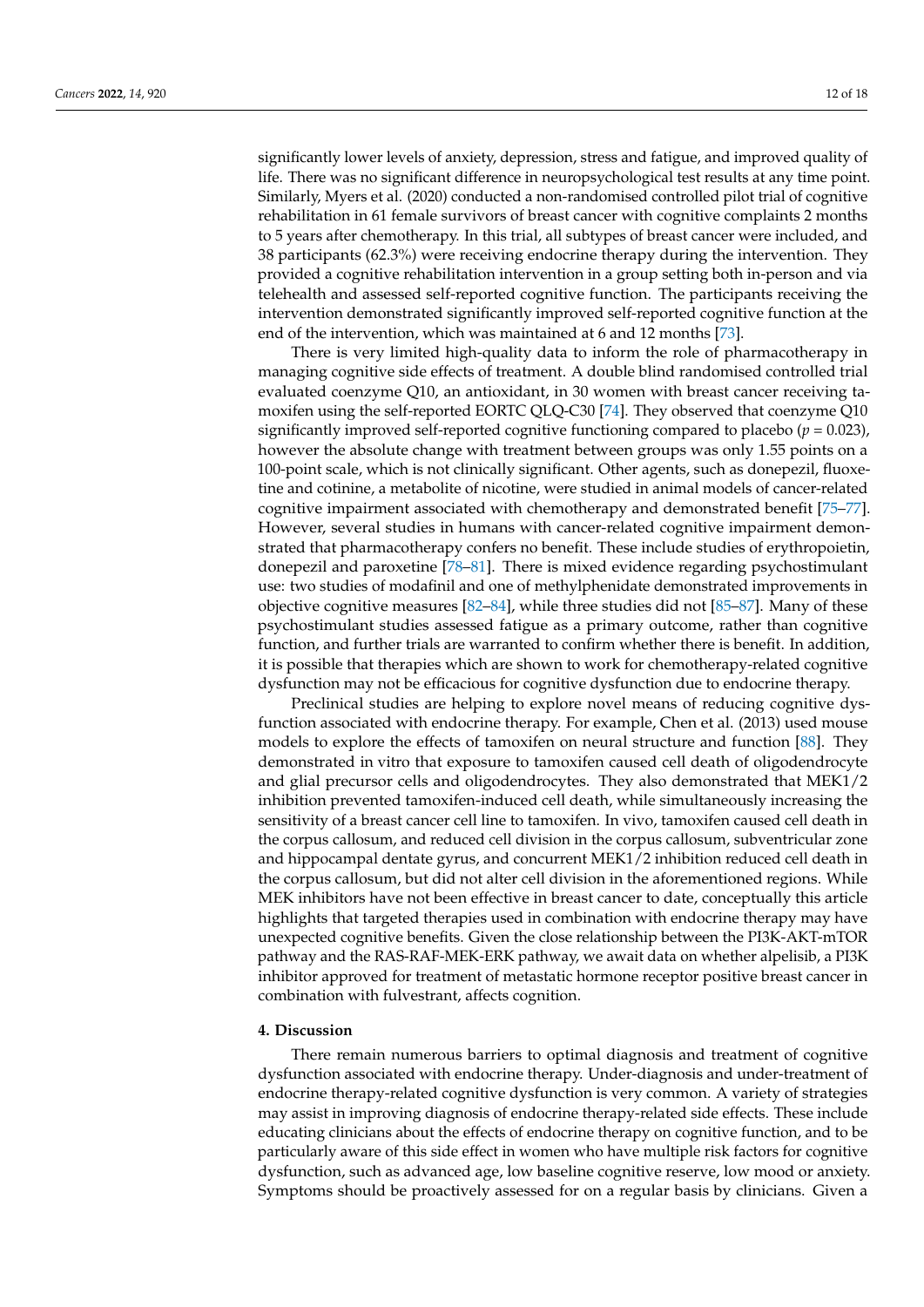major barrier to diagnosis is the lack of discussion about cognitive side effects, survivorship clinics can offer a supportive environment for patients to discuss side effects more readily with clinicians. Prior to commencing endocrine therapy, health care providers should also discuss potential cognitive side effects; this discussion may enable patients to recognise and report these side effects more readily. Screening tools can also be of use in improving early detection and treatment and could easily be completed by patients prior to their follow up appointments. However, to date, an optimal screening tool for early detection, nor data on the optimal intervention or benefits of early intervention do not exist. Tools, such as the FACT-Cog, a patient reported outcome measure that takes 15–20 min to complete, are easy to utilise, but given the poor correlation of self-reported deficits with objective cognitive deficits, other more objective methods of testing cognitive domains affected by endocrine therapy should be considered. However, these objective measures require more time and resources.

When women develop cognitive side effects, the severity and nature of deficits should be characterised. Endocrine therapy can have direct effects on cognition by influencing oestradiol signalling, as described above, but also indirect effects on cognition mediated by the presence of other side effects. For instance, endocrine therapy is commonly associated with fatigue, sleep disturbance, depression and anxiety, which may all negatively impact one's cognitive function. Furthermore, the presence of cognitive dysfunction may negatively influence these side effects. When evaluating patients with complaints of cognitive dysfunction, clinicians therefore need to be cognisant of assessing how these other side effects interplay with the person's cognitive function and treat these comorbidities appropriately. Referral for formal neuropsychological assessment is recommended where cognitive dysfunction is causing significant impact on quality of life or daily functioning, failing to respond to initial treatment, or if there is diagnostic uncertainty. All women should be recommended to engage in exercise given its likely benefits and proven other benefits. For some women experiencing mild symptoms, education regarding cancer-related cognitive impairment and self-management can suffice. However, for women experiencing severe side effects, an engagement in formal cognitive rehabilitation should be encouraged if available. Ultimately clinicians may need to discuss the risks and benefits associated with stopping endocrine therapy, and for some patients, taking a break from endocrine therapy or changing to an alternative type of endocrine therapy may be warranted.

Further research evaluating the multi-modal interventions, employing both evidencebased cognitive rehabilitation interventions and exercise, would be of great benefit. In addition, the development of a simple screening tool that is sensitive for endocrine therapyrelated cognitive dysfunction would be very helpful in aiding early diagnosis and treatment. Ideally, this tool would assess both self-reported cognitive symptoms, and objective measures of cognitive performance, particularly memory. The International Cognition and Cancer Task Force developed a range of recommendations for future research, including advising the use of objective neuropsychological testing, outlining recommended neuropsychological tests and detailing methodology for determining the frequency of cognitive impairment [\[89\]](#page-17-4). It is encouraging to see the incorporation of overall quality of life measurements in many of the recent pivotal trials of endocrine therapy, however the incorporation of specific cognitive assessments into the design of new studies is also required to address this important and under-reported treatment associated toxicity. While neuropsychological testing is the gold standard for diagnosis of cognitive impairment, it remains important for future trials to measure patient reported outcomes and functional status, as improvements in these measures may still improve quality of life and daily functioning. Future research exploring the dynamics of endocrine therapy-associated cognitive dysfunction in a longitudinal fashion is required. For instance, it is currently unknown whether endocrine therapy causes permanent changes to brain structure or function, or whether cognition returns to baseline function after cessation of therapy. For some patients, the permanency of cognitive dysfunction may be a significant factor in influencing their willingness to complete therapy. Similarly, further research exploring whether cognitive dysfunction is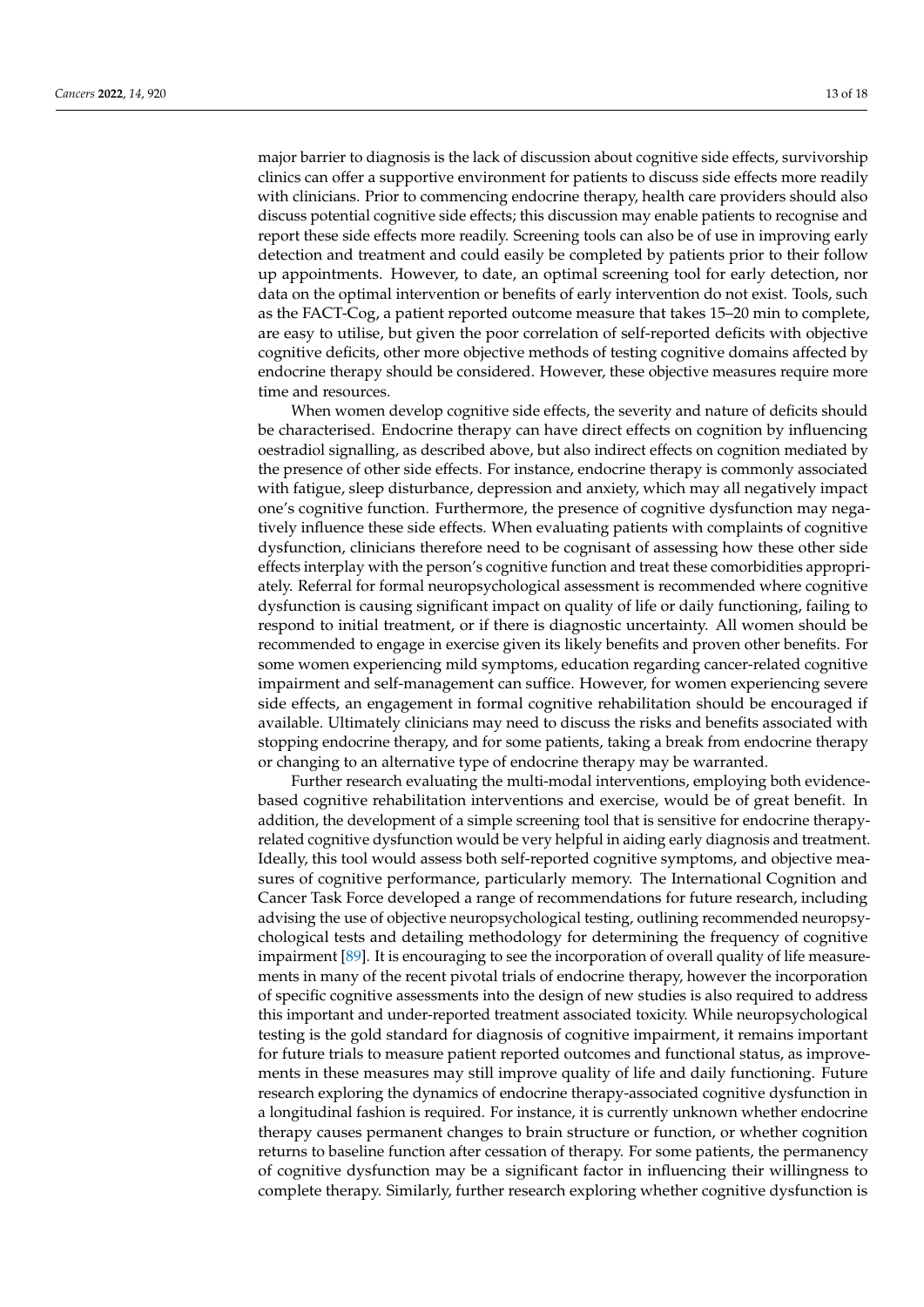cumulative is important, given the extended duration of endocrine therapy that is being used at present.

## **5. Conclusions**

Cognitive dysfunction associated with endocrine therapy remains underdiagnosed and undertreated, despite the substantial impact it can have on patients' quality of life, adherence and oncological outcomes. It is important that clinicians proactively seek and treat this side effect in order to optimise treatment outcomes. While the evidence base regarding the treatment options is currently limited, some evidence suggests that there is a benefit with non-pharmacological therapies, specifically exercise and cognitive rehabilitation. For women suffering from these side effects, a risk-benefit analysis is recommended, where practitioners discuss with patients the advantages and disadvantages of ceasing endocrine therapy, balancing the risk of recurrence against the impact of the side effects. Further research into screening tools and management strategies is needed to better diagnose and treat affected patients.

**Author Contributions:** Conceptualization, L.R.H., E.-K.C., B.E.K. and E.L.; methodology, L.R.H., B.E.K. and E.L.; writing—original draft preparation, L.R.H.; writing—review and editing, L.R.H., D.S., J.L.V., B.E.K. and E.L. All authors have read and agreed to the published version of the manuscript.

**Funding:** J.L.V. is supported by the National Health Medical Research Council Investigator Grant (APP1176221). E.L. is supported by the National Breast Cancer Foundation Endowed Chair (EC17-02) and Love Your Sister.

**Conflicts of Interest:** The authors declare no conflict of interest.

#### **References**

- <span id="page-13-0"></span>1. DeSantis, C.E.; Bray, F.; Ferlay, J.; Lortet-Tieulent, J.; Anderson, B.O.; Jemal, A. International Variation in Female Breast Cancer Incidence and Mortality Rates. *Cancer Epidemiol. Biomarkers Prev.* **2015**, *24*, 1495–1506. [\[CrossRef\]](http://doi.org/10.1158/1055-9965.EPI-15-0535) [\[PubMed\]](http://www.ncbi.nlm.nih.gov/pubmed/26359465)
- <span id="page-13-1"></span>2. The Global Cancer Observatory; International Agent for Research on Cancer. Breast. Available online: [https://gco.iarc.fr/today/](https://gco.iarc.fr/today/data/factsheets/cancers/20-Breast-fact-sheet.pdf) [data/factsheets/cancers/20-Breast-fact-sheet.pdf](https://gco.iarc.fr/today/data/factsheets/cancers/20-Breast-fact-sheet.pdf) (accessed on 13 October 2021).
- <span id="page-13-2"></span>3. Waks, A.G.; Winer, E.P. Breast Cancer Treatment: A Review. *JAMA* **2019**, *321*, 288–300. [\[CrossRef\]](http://doi.org/10.1001/jama.2018.19323)
- <span id="page-13-3"></span>4. Wojtyla, C.; Bertuccio, P.; Ciebiera, M.; La Vecchia, C. Breast Cancer Mortality in the Americas and Australasia over the Period 1980–2017 with Predictions for 2025. *Biology* **2021**, *10*, 814. [\[CrossRef\]](http://doi.org/10.3390/biology10080814)
- <span id="page-13-4"></span>5. Glassman, D.; Hignett, S.; Rehman, S.; Linforth, R.; Salhab, M. Adjuvant Endocrine Therapy for Hormone-positive Breast Cancer, Focusing on Ovarian Suppression and Extended Treatment: An Update. *Anticancer Res.* **2017**, *37*, 5329–5341. [\[CrossRef\]](http://doi.org/10.21873/anticanres.11959)
- <span id="page-13-5"></span>6. Pan, H.; Gray, R.; Braybrooke, J.; Davies, C.; Taylor, C.; McGale, P.; Peto, R.; Pritchard, K.I.; Bergh, J.; Dowsett, M.; et al. 20-Year Risks of Breast-Cancer Recurrence after Stopping Endocrine Therapy at 5 Years. *N. Engl. J. Med.* **2017**, *377*, 1836–1846. [\[CrossRef\]](http://doi.org/10.1056/NEJMoa1701830)
- <span id="page-13-6"></span>7. Pagani, O.; Regan, M.M.; Walley, B.A.; Fleming, G.F.; Colleoni, M.; Láng, I.; Gomez, H.L.; Tondini, C.; Burstein, H.J.; Perez, E.A.; et al. Adjuvant exemestane with ovarian suppression in premenopausal breast cancer. *N. Engl. J. Med.* **2014**, *371*, 107–118. [\[CrossRef\]](http://doi.org/10.1056/NEJMoa1404037)
- <span id="page-13-7"></span>8. Francis, P.A.; Pagani, O.; Fleming, G.F.; Walley, B.A.; Colleoni, M.; Láng, I.; Gómez, H.L.; Tondini, C.; Ciruelos, E.; Burstein, H.J.; et al. Tailoring Adjuvant Endocrine Therapy for Premenopausal Breast Cancer. *N. Engl. J. Med.* **2018**, *379*, 122–137. [\[CrossRef\]](http://doi.org/10.1056/NEJMoa1803164)
- <span id="page-13-8"></span>9. André, F.; Ciruelos, E.; Rubovszky, G.; Campone, M.; Loibl, S.; Rugo, H.S.; Iwata, H.; Conte, P.; Mayer, I.A.; Kaufman, B.; et al. Alpelisib for PIK3CA-Mutated, Hormone Receptor–Positive Advanced Breast Cancer. *N. Engl. J. Med.* **2019**, *380*, 1929–1940. [\[CrossRef\]](http://doi.org/10.1056/NEJMoa1813904)
- <span id="page-13-9"></span>10. Baselga, J.; Campone, M.; Piccart, M.; Burris, H.A., 3rd; Rugo, H.S.; Sahmoud, T.; Noguchi, S.; Gnant, M.; Pritchard, K.I.; Lebrun, F.; et al. Everolimus in postmenopausal hormone-receptor-positive advanced breast cancer. *N. Engl. J. Med.* **2012**, *366*, 520–529. [\[CrossRef\]](http://doi.org/10.1056/NEJMoa1109653)
- <span id="page-13-10"></span>11. Im, S.-A.; Lu, Y.-S.; Bardia, A.; Harbeck, N.; Colleoni, M.; Franke, F.; Chow, L.; Sohn, J.; Lee, K.-S.; Campos-Gomez, S.; et al. Overall Survival with Ribociclib plus Endocrine Therapy in Breast Cancer. *N. Engl. J. Med.* **2019**, *381*, 307–316. [\[CrossRef\]](http://doi.org/10.1056/NEJMoa1903765)
- 12. Turner, N.C.; Slamon, D.J.; Ro, J.; Bondarenko, I.; Im, S.-A.; Masuda, N.; Colleoni, M.; DeMichele, A.; Loi, S.; Verma, S.; et al. Overall Survival with Palbociclib and Fulvestrant in Advanced Breast Cancer. *N. Engl. J. Med.* **2018**, *379*, 1926–1936. [\[CrossRef\]](http://doi.org/10.1056/NEJMoa1810527) [\[PubMed\]](http://www.ncbi.nlm.nih.gov/pubmed/30345905)
- <span id="page-13-11"></span>13. Hortobagyi, G.N.; Stemmer, S.M.; Burris, H.A., III; Yap, Y.S.; Sonke, G.S.; Hart, L.; Campone, M.; Petrakova, K.; Winer, E.P.; Janni, W.; et al. LBA17\_PR—Overall survival (OS) results from the phase III MONALEESA-2 (ML-2) trial of postmenopausal patients (pts) with hormone receptor positive/human epidermal growth factor receptor 2 negative (HR+/HER2−) advanced breast cancer (ABC) treated with endocrine therapy (ET) ± ribociclib (RIB). *Ann. Oncol.* **2021**, *32*, S1283–S1346. [\[CrossRef\]](http://doi.org/10.1016/annonc/annonc741)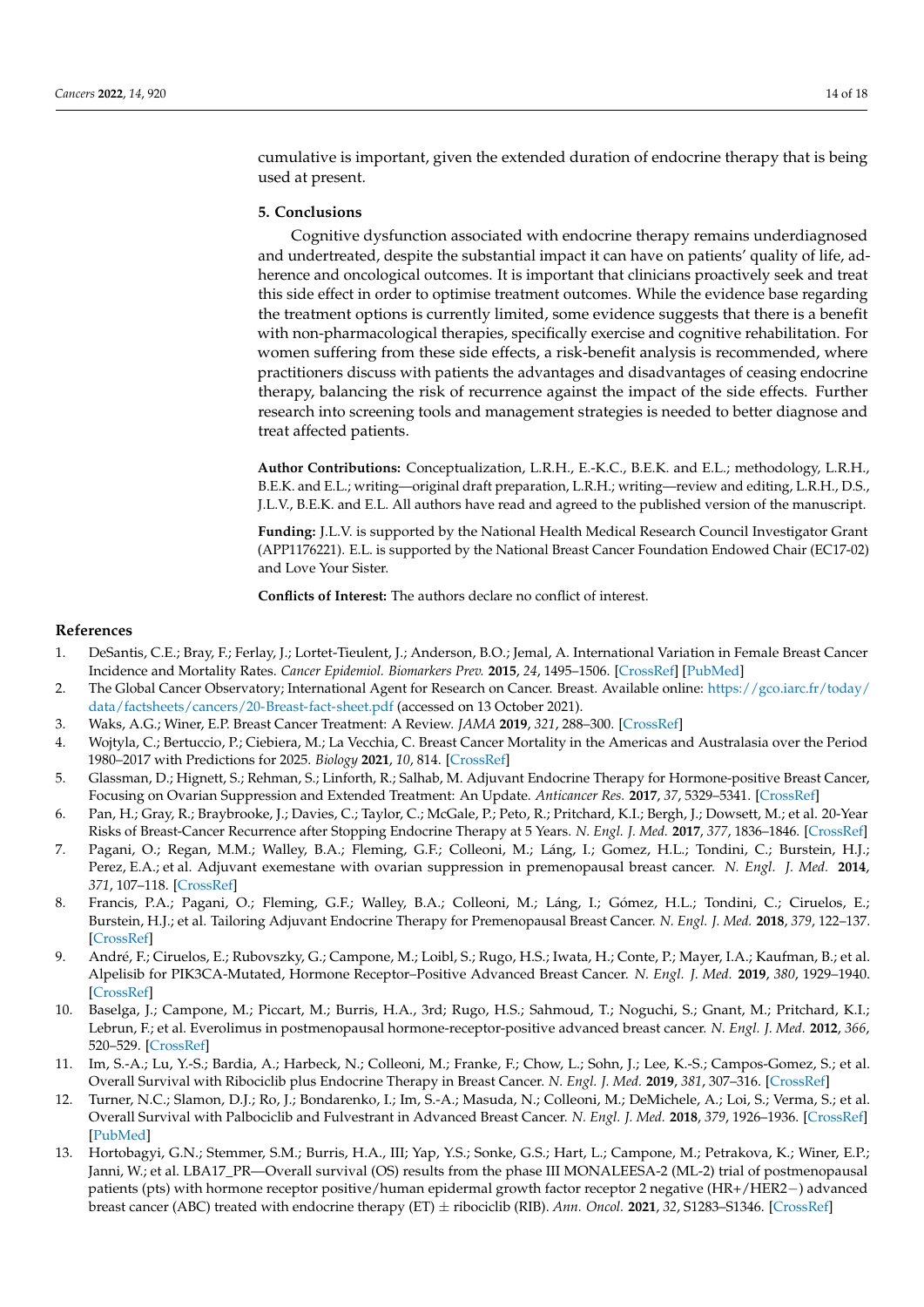- <span id="page-14-0"></span>14. Buchanan, N.D.; Dasari, S.; Rodriguez, J.L.; Lee Smith, J.; Hodgson, M.E.; Weinberg, C.R.; Sandler, D.P. Post-treatment Neurocognition and Psychosocial Care Among Breast Cancer Survivors. *Am. J. Prev. Med.* **2015**, *49*, S498–S508. [\[CrossRef\]](http://doi.org/10.1016/j.amepre.2015.08.013)
- <span id="page-14-1"></span>15. Bluethmann, S.M.; Murphy, C.C.; Tiro, J.A.; Mollica, M.A.; Vernon, S.W.; Bartholomew, L.K. Deconstructing Decisions to Initiate, Maintain, or Discontinue Adjuvant Endocrine Therapy in Breast Cancer Survivors: A Mixed-Methods Study. *Oncol. Nurs. Forum* **2017**, *44*, E101–E110. [\[CrossRef\]](http://doi.org/10.1188/17.ONF.E101-E110) [\[PubMed\]](http://www.ncbi.nlm.nih.gov/pubmed/28635973)
- <span id="page-14-2"></span>16. Boele, F.W.; Schilder, C.M.; de Roode, M.L.; Deijen, J.B.; Schagen, S.B. Cognitive functioning during long-term tamoxifen treatment in postmenopausal women with breast cancer. *Menopause* **2015**, *22*, 17–25. [\[CrossRef\]](http://doi.org/10.1097/GME.0000000000000271)
- <span id="page-14-3"></span>17. Buwalda, B.; Schagen, S.B. Is basic research providing answers if adjuvant anti-estrogen treatment of breast cancer can induce cognitive impairment? *Life Sci.* **2013**, *93*, 581–588. [\[CrossRef\]](http://doi.org/10.1016/j.lfs.2012.12.012)
- <span id="page-14-4"></span>18. MacLusky, N.J.; Naftolin, F.; Goldman-Rakic, P.S. Estrogen formation and binding in the cerebral cortex of the developing rhesus monkey. *Proc. Natl. Acad. Sci. USA* **1986**, *83*, 513–516. [\[CrossRef\]](http://doi.org/10.1073/pnas.83.2.513)
- <span id="page-14-22"></span>19. Biro, E.; Kahan, Z.; Kalman, J.; Rusz, O.; Pakaski, M.; Irinyi, T.; Kelemen, G.; Dudás, R.; Drotos, G.; Hamvai, C. Cognitive Functioning and Psychological Well-being in Breast Cancer Patients on Endocrine Therapy. *In Vivo* **2019**, *33*, 1381–1392. [\[CrossRef\]](http://doi.org/10.21873/invivo.11615)
- <span id="page-14-5"></span>20. Nalvarte, I.; Varshney, M.; Inzunza, J.; Gustafsson, J. Estrogen receptor beta and neural development. *Vitam. Horm.* **2021**, *116*, 313–326. [\[CrossRef\]](http://doi.org/10.1016/bs.vh.2021.02.007)
- <span id="page-14-6"></span>21. Garcia-Segura, L.M. Aromatase in the brain: Not just for reproduction anymore. *J. Neuroendocrinol.* **2008**, *20*, 705–712. [\[CrossRef\]](http://doi.org/10.1111/j.1365-2826.2008.01713.x)
- <span id="page-14-7"></span>22. Bian, C.; Zhao, Y.; Guo, Q.; Xiong, Y.; Cai, W.; Zhang, J. Aromatase inhibitor letrozole downregulates steroid receptor coactivator-1 in specific brain regions that primarily related to memory, neuroendocrine and integration. *J. Steroid. Biochem. Mol. Biol.* **2014**, *141*, 37–43. [\[CrossRef\]](http://doi.org/10.1016/j.jsbmb.2013.12.020) [\[PubMed\]](http://www.ncbi.nlm.nih.gov/pubmed/24434281)
- <span id="page-14-8"></span>23. Kretz, O.; Fester, L.; Wehrenberg, U.; Zhou, L.; Brauckmann, S.; Zhao, S.; Prange-Kiel, J.; Naumann, T.; Jarry, H.; Frotscher, M.; et al. Hippocampal synapses depend on hippocampal estrogen synthesis. *J. Neurosci.* **2004**, *24*, 5913–5921. [\[CrossRef\]](http://doi.org/10.1523/JNEUROSCI.5186-03.2004) [\[PubMed\]](http://www.ncbi.nlm.nih.gov/pubmed/15229239)
- <span id="page-14-9"></span>24. Daniel, J.M.; Roberts, S.L.; Dohanich, G.P. Effects of ovarian hormones and environment on radial maze and water maze performance of female rats. *Physiol. Behav.* **1999**, *66*, 11–20. [\[CrossRef\]](http://doi.org/10.1016/S0031-9384(98)00272-8)
- <span id="page-14-10"></span>25. Luine, V.N.; Richards, S.T.; Wu, V.Y.; Beck, K.D. Estradiol enhances learning and memory in a spatial memory task and effects levels of monoaminergic neurotransmitters. *Horm. Behav.* **1998**, *34*, 149–162. [\[CrossRef\]](http://doi.org/10.1006/hbeh.1998.1473) [\[PubMed\]](http://www.ncbi.nlm.nih.gov/pubmed/9799625)
- <span id="page-14-11"></span>26. Bimonte, H.A.; Denenberg, V.H. Estradiol facilitates performance as working memory load increases. *Psychoneuroendocrinology* **1999**, *24*, 161–173. [\[CrossRef\]](http://doi.org/10.1016/S0306-4530(98)00068-7)
- <span id="page-14-12"></span>27. Zec, R.F.; Trivedi, M.A. The effects of estrogen replacement therapy on neuropsychological functioning in postmenopausal women with and without dementia: A critical and theoretical review. *Neuropsychol. Rev.* **2002**, *12*, 65–109. [\[CrossRef\]](http://doi.org/10.1023/A:1016880127635)
- <span id="page-14-13"></span>28. Schacter, D.L.; Wagner, A.D. Medial temporal lobe activations in fMRI and PET studies of episodic encoding and retrieval. *Hippocampus* **1999**, *9*, 7–24. [\[CrossRef\]](http://doi.org/10.1002/(SICI)1098-1063(1999)9:1<7::AID-HIPO2>3.0.CO;2-K)
- <span id="page-14-14"></span>29. Maki, P.M.; Sundermann, E. Hormone therapy and cognitive function. *Hum. Reprod. Update* **2009**, *15*, 667–681. [\[CrossRef\]](http://doi.org/10.1093/humupd/dmp022)
- <span id="page-14-15"></span>30. Eberling, J.L.; Wu, C.; Tong-Turnbeaugh, R.; Jagust, W.J. Estrogen- and tamoxifen-associated effects on brain structure and function. *Neuroimage* **2004**, *21*, 364–371. [\[CrossRef\]](http://doi.org/10.1016/j.neuroimage.2003.08.037)
- <span id="page-14-16"></span>31. Hurria, A.; Patel, S.K.; Mortimer, J.; Luu, T.; Somlo, G.; Katheria, V.; Ramani, R.; Hansen, K.; Feng, T.; Chuang, C.; et al. The effect of aromatase inhibition on the cognitive function of older patients with breast cancer. *Clin. Breast Cancer* **2014**, *14*, 132–140. [\[CrossRef\]](http://doi.org/10.1016/j.clbc.2013.10.010)
- <span id="page-14-17"></span>32. Joffe, H.; Hall, J.E.; Gruber, S.; Sarmiento, I.A.; Cohen, L.S.; Yurgelun-Todd, D.; Martin, K.A. Estrogen therapy selectively enhances prefrontal cognitive processes: A randomized, double-blind, placebo-controlled study with functional magnetic resonance imaging in perimenopausal and recently postmenopausal women. *Menopause* **2006**, *13*, 411–422. [\[CrossRef\]](http://doi.org/10.1097/01.gme.0000189618.48774.7b) [\[PubMed\]](http://www.ncbi.nlm.nih.gov/pubmed/16735938)
- <span id="page-14-18"></span>33. Harvey, P.D. Clinical applications of neuropsychological assessment. *Dialogues Clin. Neurosci.* **2012**, *14*, 91–99. [\[CrossRef\]](http://doi.org/10.31887/DCNS.2012.14.1/pharvey)
- <span id="page-14-19"></span>34. Schilder, C.M.; Seynaeve, C.; Linn, S.C.; Boogerd, W.; Beex, L.V.; Gundy, C.M.; Nortier, J.W.; van de Velde, C.J.; van Dam, F.S.; Schagen, S.B. Self-reported cognitive functioning in postmenopausal breast cancer patients before and during endocrine treatment: Findings from the neuropsychological TEAM side-study. *Psychooncology* **2012**, *21*, 479–487. [\[CrossRef\]](http://doi.org/10.1002/pon.1928)
- <span id="page-14-20"></span>35. Wagner, L.I.; Sweet, J.; Butt, Z.; Lai, J.S.; Cella, D. Measuring patient self-reported cognitive function: Development of the Functional Assessment of Cancer Therapy–Cognitive Function Instrument. *J. Support Oncol.* **2009**, *7*, W32–W39.
- 36. Broadbent, D.E.; Cooper, P.F.; FitzGerald, P.; Parkes, K.R. The Cognitive Failures Questionnaire (CFQ) and its correlates. *Br. J. Clin. Psychol.* **1982**, *21*, 1–16. [\[CrossRef\]](http://doi.org/10.1111/j.2044-8260.1982.tb01421.x) [\[PubMed\]](http://www.ncbi.nlm.nih.gov/pubmed/7126941)
- <span id="page-14-21"></span>37. Aaronson, N.K.; Ahmedzai, S.; Bergman, B.; Bullinger, M.; Cull, A.; Duez, N.J.; Filiberti, A.; Flechtner, H.; Fleishman, S.B.; de Haes, J.C.; et al. The European Organization for Research and Treatment of Cancer QLQ-C30: A quality-of-life instrument for use in international clinical trials in oncology. *J. Natl. Cancer Inst.* **1993**, *85*, 365–376. [\[CrossRef\]](http://doi.org/10.1093/jnci/85.5.365) [\[PubMed\]](http://www.ncbi.nlm.nih.gov/pubmed/8433390)
- <span id="page-14-23"></span>38. Le Rhun, E.; Delbeuck, X.; Lefeuvre-Plesse, C.; Kramar, A.; Skrobala, E.; Pasquier, F.; Bonneterre, J. A phase III randomized multicenter trial evaluating cognition in post-menopausal breast cancer patients receiving adjuvant hormonotherapy. *Breast Cancer Res. Treat.* **2015**, *152*, 569–580. [\[CrossRef\]](http://doi.org/10.1007/s10549-015-3493-1) [\[PubMed\]](http://www.ncbi.nlm.nih.gov/pubmed/26160250)
- <span id="page-14-24"></span>39. Danhauer, S.C.; Legault, C.; Bandos, H.; Kidwell, K.; Costantino, J.; Vaughan, L.; Avis, N.E.; Rapp, S.; Coker, L.H.; Naughton, M.; et al. Positive and negative affect, depression, and cognitive processes in the Cognition in the Study of Tamoxifen and Raloxifene (Co-STAR) Trial. *Neuropsychol. Dev. Cogn. B Aging Neuropsychol. Cogn.* **2013**, *20*, 532–552. [\[CrossRef\]](http://doi.org/10.1080/13825585.2012.747671)
- <span id="page-14-25"></span>40. Jenkins, V.A.; Ambroisine, L.M.; Atkins, L.; Cuzick, J.; Howell, A.; Fallowfield, L.J. Effects of anastrozole on cognitive performance in postmenopausal women: A randomised, double-blind chemoprevention trial (IBIS II). *Lancet Oncol.* **2008**, *9*, 953–961. [\[CrossRef\]](http://doi.org/10.1016/S1470-2045(08)70207-9)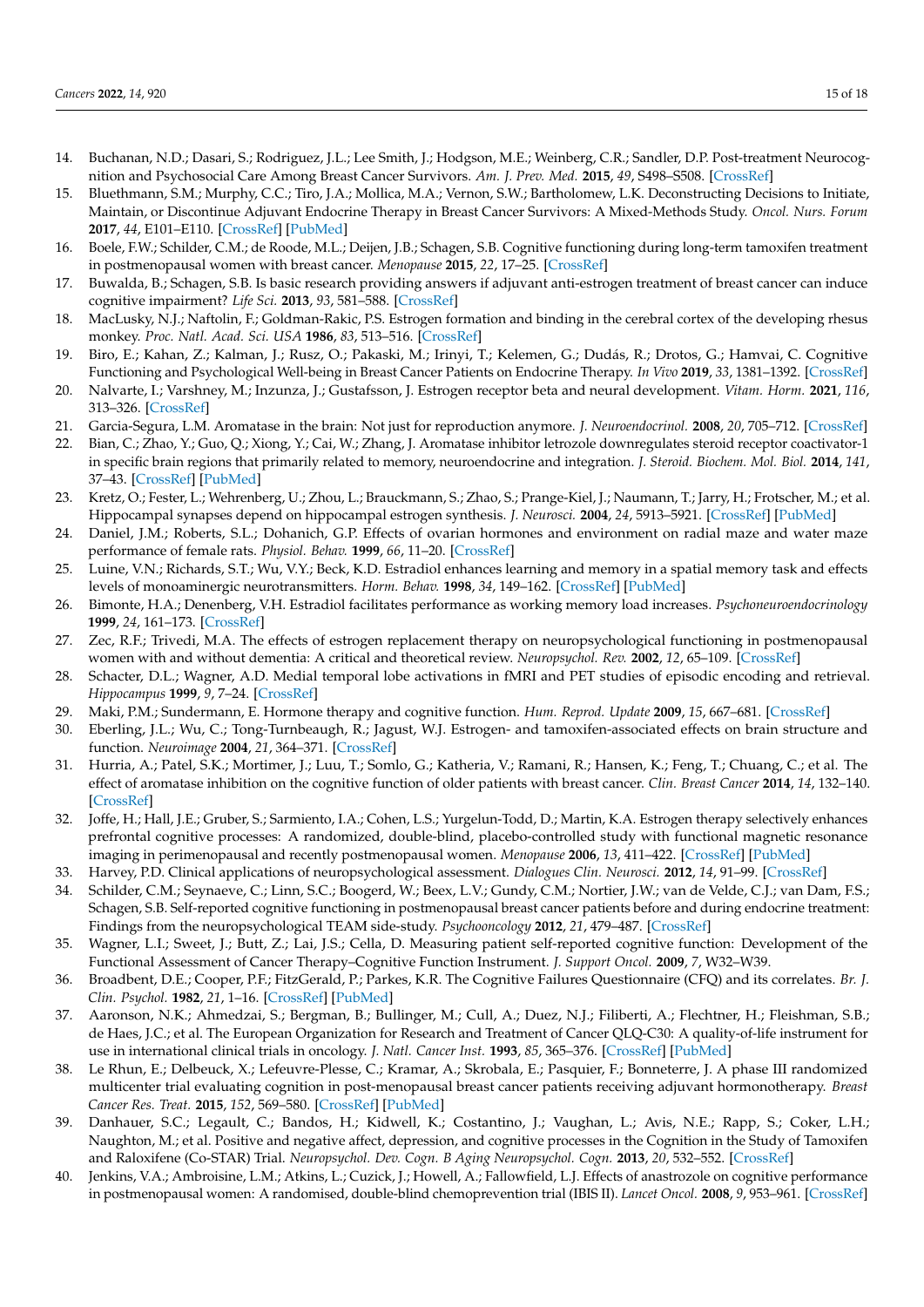- <span id="page-15-0"></span>41. Legault, C.; Maki, P.M.; Resnick, S.M.; Coker, L.; Hogan, P.; Bevers, T.B.; Shumaker, S.A. Effects of tamoxifen and raloxifene on memory and other cognitive abilities: Cognition in the study of tamoxifen and raloxifene. *J. Clin. Oncol.* **2009**, *27*, 5144–5152. [\[CrossRef\]](http://doi.org/10.1200/JCO.2008.21.0716)
- <span id="page-15-1"></span>42. Berndt, U.; Leplow, B.; Schoenfeld, R.; Lantzsch, T.; Grosse, R.; Thomssen, C. Memory and Spatial Cognition in Breast Cancer Patients Undergoing Adjuvant Endocrine Therapy. *Breast Care* **2016**, *11*, 240–246. [\[CrossRef\]](http://doi.org/10.1159/000446901) [\[PubMed\]](http://www.ncbi.nlm.nih.gov/pubmed/27721710)
- <span id="page-15-9"></span>43. Hedayati, E.; Alinaghizadeh, H.; Schedin, A.; Nyman, H.; Albertsson, M. Effects of adjuvant treatment on cognitive function in women with early breast cancer. *Eur. J. Oncol. Nurs.* **2012**, *16*, 315–322. [\[CrossRef\]](http://doi.org/10.1016/j.ejon.2011.07.006) [\[PubMed\]](http://www.ncbi.nlm.nih.gov/pubmed/21908235)
- <span id="page-15-2"></span>44. Mandelblatt, J.S.; Small, B.J.; Luta, G.; Hurria, A.; Jim, H.; McDonald, B.C.; Graham, D.; Zhou, X.; Clapp, J.; Zhai, W.; et al. Cancer-Related Cognitive Outcomes Among Older Breast Cancer Survivors in the Thinking and Living With Cancer Study. *J. Clin. Oncol.* **2018**, *36*, Jco1800140. [\[CrossRef\]](http://doi.org/10.1200/JCO.18.00140) [\[PubMed\]](http://www.ncbi.nlm.nih.gov/pubmed/30281396)
- <span id="page-15-3"></span>45. Collins, B.; Mackenzie, J.; Stewart, A.; Bielajew, C.; Verma, S. Cognitive effects of hormonal therapy in early stage breast cancer patients: A prospective study. *Psychooncology* **2009**, *18*, 811–821. [\[CrossRef\]](http://doi.org/10.1002/pon.1453)
- <span id="page-15-12"></span>46. Chen, X.; Li, J.; Chen, J.; Li, D.; Ye, R.; Zhang, J.; Zhu, C.; Tian, Y.; Wang, K. Decision-making impairments in breast cancer patients treated with tamoxifen. *Horm. Behav.* **2014**, *66*, 449–456. [\[CrossRef\]](http://doi.org/10.1016/j.yhbeh.2014.07.005) [\[PubMed\]](http://www.ncbi.nlm.nih.gov/pubmed/25036869)
- <span id="page-15-7"></span>47. Palmer, J.L.; Trotter, T.; Joy, A.A.; Carlson, L.E. Cognitive effects of Tamoxifen in pre-menopausal women with breast cancer compared to healthy controls. *J. Cancer Surviv.* **2008**, *2*, 275–282. [\[CrossRef\]](http://doi.org/10.1007/s11764-008-0070-1)
- <span id="page-15-5"></span>48. Shilling, V.; Jenkins, V.; Fallowfield, L.; Howell, T. The effects of hormone therapy on cognition in breast cancer. *J. Steroid Biochem. Mol. Biol.* **2003**, *86*, 405–412. [\[CrossRef\]](http://doi.org/10.1016/j.jsbmb.2003.07.001)
- <span id="page-15-8"></span>49. Schilder, C.M.; Seynaeve, C.; Beex, L.V.; Boogerd, W.; Linn, S.C.; Gundy, C.M.; Huizenga, H.M.; Nortier, J.W.; van de Velde, C.J.; van Dam, F.S.; et al. Effects of tamoxifen and exemestane on cognitive functioning of postmenopausal patients with breast cancer: Results from the neuropsychological side study of the tamoxifen and exemestane adjuvant multinational trial. *J. Clin. Oncol.* **2010**, *28*, 1294–1300. [\[CrossRef\]](http://doi.org/10.1200/JCO.2008.21.3553)
- <span id="page-15-4"></span>50. Underwood, E.A.; Jerzak, K.J.; Lebovic, G.; Rochon, P.A.; Elser, C.; Pritchard, K.I.; Tierney, M.C. Cognitive effects of adjuvant endocrine therapy in older women treated for early-stage breast cancer: A 1-year longitudinal study. *Support Care Cancer* **2019**, *27*, 3035–3043. [\[CrossRef\]](http://doi.org/10.1007/s00520-018-4603-5)
- <span id="page-15-6"></span>51. Lejbak, L.; Vrbancic, M.; Crossley, M. Endocrine therapy is associated with low performance on some estrogen-sensitive cognitive tasks in postmenopausal women with breast cancer. *J. Clin. Exp. Neuropsychol.* **2010**, *32*, 836–846. [\[CrossRef\]](http://doi.org/10.1080/13803391003596389)
- <span id="page-15-10"></span>52. Ganz, P.A.; Cecchini, R.S.; Julian, T.B.; Margolese, R.G.; Costantino, J.P.; Vallow, L.A.; Albain, K.S.; Whitworth, P.W.; Cianfrocca, M.E.; Brufsky, A.M.; et al. Patient-reported outcomes with anastrozole versus tamoxifen for postmenopausal patients with ductal carcinoma in situ treated with lumpectomy plus radiotherapy (NSABP B-35): A randomised, double-blind, phase 3 clinical trial. *Lancet* **2016**, *387*, 857–865. [\[CrossRef\]](http://doi.org/10.1016/S0140-6736(15)01169-1)
- <span id="page-15-11"></span>53. Bender, C.M.; Merriman, J.D.; Gentry, A.L.; Ahrendt, G.M.; Berga, S.L.; Brufsky, A.M.; Casillo, F.E.; Dailey, M.M.; Erickson, K.I.; Kratofil, F.M.; et al. Patterns of change in cognitive function with anastrozole therapy. *Cancer* **2015**, *121*, 2627–2636. [\[CrossRef\]](http://doi.org/10.1002/cncr.29393) [\[PubMed\]](http://www.ncbi.nlm.nih.gov/pubmed/25906766)
- <span id="page-15-13"></span>54. Chen, X.; Li, J.; Zhang, J.; He, X.; Zhu, C.; Zhang, L.; Hu, X.; Wang, K. Impairment of the executive attention network in premenopausal women with hormone receptor-positive breast cancer treated with tamoxifen. *Psychoneuroendocrinology* **2017**, *75*, 116–123. [\[CrossRef\]](http://doi.org/10.1016/j.psyneuen.2016.10.020) [\[PubMed\]](http://www.ncbi.nlm.nih.gov/pubmed/27815995)
- <span id="page-15-14"></span>55. Chen, X.; He, X.; Tao, L.; Li, J.; Wu, J.; Zhu, C.; Yu, F.; Zhang, L.; Zhang, J.; Qiu, B.; et al. The Working Memory and Dorsolateral Prefrontal-Hippocampal Functional Connectivity Changes in Long-Term Survival Breast Cancer Patients Treated with Tamoxifen. *Int. J. Neuropsychopharmacol.* **2017**, *20*, 374–382. [\[CrossRef\]](http://doi.org/10.1093/ijnp/pyx008)
- <span id="page-15-15"></span>56. Harbeck, N.; Iyer, S.; Turner, N.; Cristofanilli, M.; Ro, J.; André, F.; Loi, S.; Verma, S.; Iwata, H.; Bhattacharyya, H.; et al. Quality of life with palbociclib plus fulvestrant in previously treated hormone receptor-positive, HER2-negative metastatic breast cancer: Patient-reported outcomes from the PALOMA-3 trial. *Ann. Oncol.* **2016**, *27*, 1047–1054. [\[CrossRef\]](http://doi.org/10.1093/annonc/mdw139)
- <span id="page-15-16"></span>57. Kahan, Z.; Gil-Gil, M.; Ruiz-Borrego, M.; Carrasco, E.; Ciruelos, E.; Muñoz, M.; Bermejo, B.; Margeli, M.; Antón, A.; Casas, M.; et al. Health-related quality of life with palbociclib plus endocrine therapy versus capecitabine in postmenopausal patients with hormone receptor-positive metastatic breast cancer: Patient-reported outcomes in the PEARL study. *Eur. J. Cancer* **2021**, *156*, 70–82. [\[CrossRef\]](http://doi.org/10.1016/j.ejca.2021.07.004)
- <span id="page-15-17"></span>58. Kaufman, P.A.; Toi, M.; Neven, P.; Sohn, J.; Grischke, E.M.; Andre, V.; Stoffregen, C.; Shekarriz, S.; Price, G.L.; Carter, G.C.; et al. Health-Related Quality of Life in MONARCH 2: Abemaciclib plus Fulvestrant in Hormone Receptor-Positive, HER2-Negative Advanced Breast Cancer After Endocrine Therapy. *Oncologist* **2020**, *25*, e243–e251. [\[CrossRef\]](http://doi.org/10.1634/theoncologist.2019-0551)
- <span id="page-15-18"></span>59. Mandelblatt, J.S.; Zhai, W.; Ahn, J.; Small, B.J.; Ahles, T.A.; Carroll, J.E.; Denduluri, N.; Dilawari, A.; Extermann, M.; Graham, D.; et al. Symptom burden among older breast cancer survivors: The Thinking and Living with Cancer (TLC) study. *Cancer* **2020**, *126*, 1183–1192. [\[CrossRef\]](http://doi.org/10.1002/cncr.32663)
- <span id="page-15-19"></span>60. Merriman, J.D.; Sereika, S.M.; Brufsky, A.M.; McAuliffe, P.F.; McGuire, K.P.; Myers, J.S.; Phillips, M.L.; Ryan, C.M.; Gentry, A.L.; Jones, L.D.; et al. Trajectories of self-reported cognitive function in postmenopausal women during adjuvant systemic therapy for breast cancer. *Psychooncology* **2017**, *26*, 44–52. [\[CrossRef\]](http://doi.org/10.1002/pon.4009)
- <span id="page-15-20"></span>61. Morales, L.; Neven, P.; Timmerman, D.; Christiaens, M.R.; Vergote, I.; Van Limbergen, E.; Carbonez, A.; Van Huffel, S.; Ameye, L.; Paridaens, R. Acute effects of tamoxifen and third-generation aromatase inhibitors on menopausal symptoms of breast cancer patients. *Anticancer Drugs* **2004**, *15*, 753–760. [\[CrossRef\]](http://doi.org/10.1097/00001813-200409000-00003)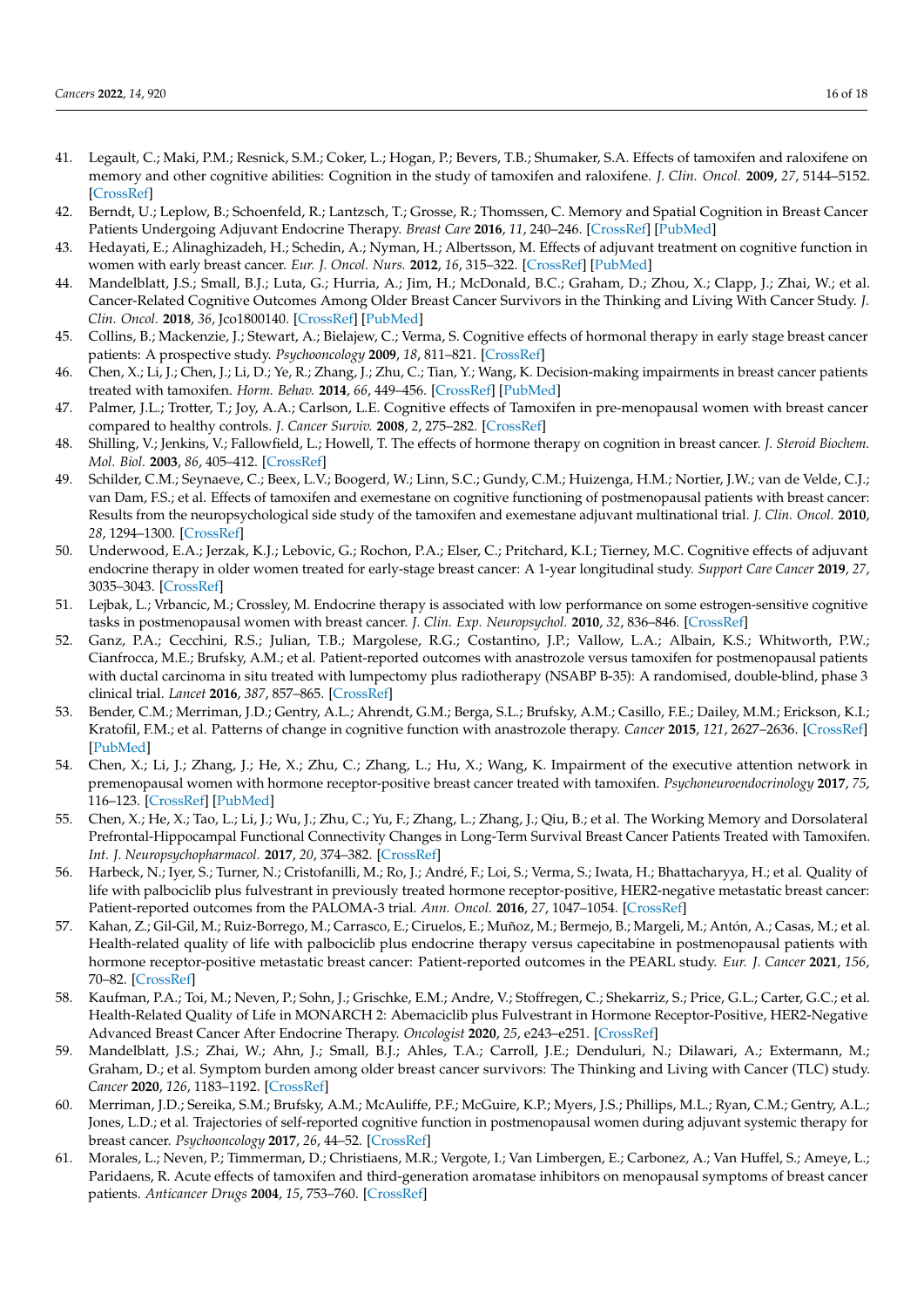- <span id="page-16-0"></span>62. Wagner, L.I.; Gray, R.J.; Sparano, J.A.; Whelan, T.J.; Garcia, S.F.; Yanez, B.; Tevaarwerk, A.J.; Carlos, R.C.; Albain, K.S.; Olson, J.A., Jr.; et al. Patient-Reported Cognitive Impairment Among Women with Early Breast Cancer Randomly Assigned to Endocrine Therapy Alone Versus Chemoendocrine Therapy: Results From TAILORx. *J. Clin. Oncol.* **2020**, *38*, 1875–1886. [\[CrossRef\]](http://doi.org/10.1200/JCO.19.01866)
- <span id="page-16-1"></span>63. Bender, C.M.; Merriman, J.D.; Sereika, S.M.; Gentry, A.L.; Casillo, F.E.; Koleck, T.A.; Rosenzweig, M.Q.; Brufsky, A.M.; McAuliffe, P.; Zhu, Y.; et al. Trajectories of Cognitive Function and Associated Phenotypic and Genotypic Factors in Breast Cancer. *Oncol. Nurs. Forum* **2018**, *45*, 308–326. [\[CrossRef\]](http://doi.org/10.1188/18.ONF.308-326)
- 64. Bender, C.M.; Sereika, S.M.; Brufsky, A.M.; Ryan, C.M.; Vogel, V.G.; Rastogi, P.; Cohen, S.M.; Casillo, F.E.; Berga, S.L. Memory impairments with adjuvant anastrozole versus tamoxifen in women with early-stage breast cancer. *Menopause* **2007**, *14*, 995–998. [\[CrossRef\]](http://doi.org/10.1097/gme.0b013e318148b28b) [\[PubMed\]](http://www.ncbi.nlm.nih.gov/pubmed/17898668)
- <span id="page-16-2"></span>65. Tometich, D.B.; Small, B.J.; Carroll, J.E.; Zhai, W.; Luta, G.; Zhou, X.; Kobayashi, L.C.; Ahles, T.; Saykin, A.J.; Clapp, J.D.; et al. Pretreatment Psychoneurological Symptoms and Their Association With Longitudinal Cognitive Function and Quality of Life in Older Breast Cancer Survivors. *J. Pain Symptom Manag.* **2019**, *57*, 596–606. [\[CrossRef\]](http://doi.org/10.1016/j.jpainsymman.2018.11.015) [\[PubMed\]](http://www.ncbi.nlm.nih.gov/pubmed/30472317)
- <span id="page-16-3"></span>66. Liu, C.C.; Liu, C.C.; Kanekiyo, T.; Xu, H.; Bu, G. Apolipoprotein E and Alzheimer disease: Risk, mechanisms and therapy. *Nat. Rev. Neurol.* **2013**, *9*, 106–118. [\[CrossRef\]](http://doi.org/10.1038/nrneurol.2012.263) [\[PubMed\]](http://www.ncbi.nlm.nih.gov/pubmed/23296339)
- <span id="page-16-4"></span>67. Koleck, T.A.; Bender, C.M.; Sereika, S.M.; Ahrendt, G.; Jankowitz, R.C.; McGuire, K.P.; Ryan, C.M.; Conley, Y.P. Apolipoprotein E genotype and cognitive function in postmenopausal women with early-stage breast cancer. *Oncol. Nurs. Forum* **2014**, *41*, E313–E325. [\[CrossRef\]](http://doi.org/10.1188/14.ONF.E313-E325)
- <span id="page-16-5"></span>68. Li, C.; Zhou, C.; Li, R. Can Exercise Ameliorate Aromatase Inhibitor-Induced Cognitive Decline in Breast Cancer Patients? *Mol. Neurobiol.* **2016**, *53*, 4238–4246. [\[CrossRef\]](http://doi.org/10.1007/s12035-015-9341-9)
- <span id="page-16-6"></span>69. Campbell, K.L.; Zadravec, K.; Bland, K.A.; Chesley, E.; Wolf, F.; Janelsins, M.C. The Effect of Exercise on Cancer-Related Cognitive Impairment and Applications for Physical Therapy: Systematic Review of Randomized Controlled Trials. *Phys. Ther.* **2020**, *100*, 523–542. [\[CrossRef\]](http://doi.org/10.1093/ptj/pzz090)
- <span id="page-16-7"></span>70. Rogers, L.Q.; Hopkins-Price, P.; Vicari, S.; Markwell, S.; Pamenter, R.; Courneya, K.S.; Hoelzer, K.; Naritoku, C.; Edson, B.; Jones, L.; et al. Physical activity and health outcomes three months after completing a physical activity behavior change intervention: Persistent and delayed effects. *Cancer Epidemiol. Biomarkers Prev.* **2009**, *18*, 1410–1418. [\[CrossRef\]](http://doi.org/10.1158/1055-9965.EPI-08-1045)
- <span id="page-16-8"></span>71. Hartman, S.J.; Nelson, S.H.; Myers, E.; Natarajan, L.; Sears, D.D.; Palmer, B.W.; Weiner, L.S.; Parker, B.A.; Patterson, R.E. Randomized controlled trial of increasing physical activity on objectively measured and self-reported cognitive functioning among breast cancer survivors: The memory & motion study. *Cancer* **2018**, *124*, 192–202. [\[CrossRef\]](http://doi.org/10.1002/cncr.30987)
- <span id="page-16-9"></span>72. Fernandes, H.A.; Richard, N.M.; Edelstein, K. Cognitive rehabilitation for cancer-related cognitive dysfunction: A systematic review. *Support Care Cancer* **2019**, *27*, 3253–3279. [\[CrossRef\]](http://doi.org/10.1007/s00520-019-04866-2) [\[PubMed\]](http://www.ncbi.nlm.nih.gov/pubmed/31147780)
- <span id="page-16-10"></span>73. Myers, J.S.; Cook-Wiens, G.; Baynes, R.; Jo, M.Y.; Bailey, C.; Krigel, S.; Klemp, J.; Asher, A. Emerging From the Haze: A Multicenter, Controlled Pilot Study of a Multidimensional, Psychoeducation-Based Cognitive Rehabilitation Intervention for Breast Cancer Survivors Delivered With Telehealth Conferencing. *Arch. Phys. Med. Rehabil.* **2020**, *101*, 948–959. [\[CrossRef\]](http://doi.org/10.1016/j.apmr.2020.01.021) [\[PubMed\]](http://www.ncbi.nlm.nih.gov/pubmed/32179067)
- <span id="page-16-11"></span>74. Hosseini, S.A.; Zahrooni, N.; Ahmadzadeh, A.; Ahmadiangali, K.; Assarehzadegan, M.A. The Effect of CoQ(10) Supplementation on Quality of Life in Women with Breast Cancer Undergoing Tamoxifen Therapy: A Double-Blind, Placebo-Controlled, Randomized Clinical Trial. *Psychol. Res. Behav. Manag.* **2020**, *13*, 151–159. [\[CrossRef\]](http://doi.org/10.2147/PRBM.S241431) [\[PubMed\]](http://www.ncbi.nlm.nih.gov/pubmed/32110123)
- <span id="page-16-12"></span>75. Lyons, L.; Elbeltagy, M.; Bennett, G.; Wigmore, P. Fluoxetine Counteracts the Cognitive and Cellular Effects of 5-Fluorouracil in the Rat Hippocampus by a Mechanism of Prevention Rather than Recovery. *PLoS ONE* **2012**, *7*, e30010. [\[CrossRef\]](http://doi.org/10.1371/journal.pone.0030010)
- 76. Lim, I.; Joung, H.Y.; Yu, A.R.; Shim, I.; Kim, J.S. PET Evidence of the Effect of Donepezil on Cognitive Performance in an Animal Model of Chemobrain. *Biomed Res. Int.* **2016**, *2016*, 6945415. [\[CrossRef\]](http://doi.org/10.1155/2016/6945415)
- <span id="page-16-13"></span>77. Iarkov, A.; Appunn, D.; Echeverria, V. Post-treatment with cotinine improved memory and decreased depressive-like behavior after chemotherapy in rats. *Cancer Chemother. Pharmacol.* **2016**, *78*, 1033–1039. [\[CrossRef\]](http://doi.org/10.1007/s00280-016-3161-0)
- <span id="page-16-14"></span>78. O'Shaughnessy, J.A.; Vukelja, S.J.; Holmes, F.A.; Savin, M.; Jones, M.; Royall, D.; George, M.; Von Hoff, D. Feasibility of quantifying the effects of epoetin alfa therapy on cognitive function in women with breast cancer undergoing adjuvant or neoadjuvant chemotherapy. *Clin. Breast Cancer* **2005**, *5*, 439–446. [\[CrossRef\]](http://doi.org/10.3816/CBC.2005.n.002)
- 79. Mar Fan, H.G.; Park, A.; Xu, W.; Yi, Q.-L.; Braganza, S.; Chang, J.; Couture, F.; Tannock, I.F. The influence of erythropoietin on cognitive function in women following chemotherapy for breast cancer. *Psycho-Oncology* **2009**, *18*, 156–161. [\[CrossRef\]](http://doi.org/10.1002/pon.1372)
- 80. Lawrence, J.A.; Griffin, L.; Balcueva, E.P.; Groteluschen, D.L.; Samuel, T.A.; Lesser, G.J.; Naughton, M.J.; Case, L.D.; Shaw, E.G.; Rapp, S.R. A study of donepezil in female breast cancer survivors with self-reported cognitive dysfunction 1 to 5 years following adjuvant chemotherapy. *J. Cancer Surviv.* **2016**, *10*, 176–184. [\[CrossRef\]](http://doi.org/10.1007/s11764-015-0463-x)
- <span id="page-16-15"></span>81. Jean-Pierre, P.; Mohile, S.; Morrow, G.; Figueroa-Moseley, C.; Berenberg, J.; Atkins, J.; Weiss, M. Neuroprotective effect of SSRI among 781 cancer patients receiving chemotherapy: A URCC CCOP Study. *J. Clin. Oncol.* **2009**, *27*, 9512. [\[CrossRef\]](http://doi.org/10.1200/jco.2009.27.15_suppl.9512)
- <span id="page-16-16"></span>82. Kohli, S.; Fisher, S.G.; Tra, Y.; Adams, M.J.; Mapstone, M.E.; Wesnes, K.A.; Roscoe, J.A.; Morrow, G.R. The effect of modafinil on cognitive function in breast cancer survivors. *Cancer* **2009**, *115*, 2605–2616. [\[CrossRef\]](http://doi.org/10.1002/cncr.24287) [\[PubMed\]](http://www.ncbi.nlm.nih.gov/pubmed/19309747)
- 83. Lundorff, L.E.; Jønsson, B.H.; Sjøgren, P. Modafinil for attentional and psychomotor dysfunction in advanced cancer: A doubleblind, randomised, cross-over trial. *Palliat. Med.* **2009**, *23*, 731–738. [\[CrossRef\]](http://doi.org/10.1177/0269216309106872) [\[PubMed\]](http://www.ncbi.nlm.nih.gov/pubmed/19648224)